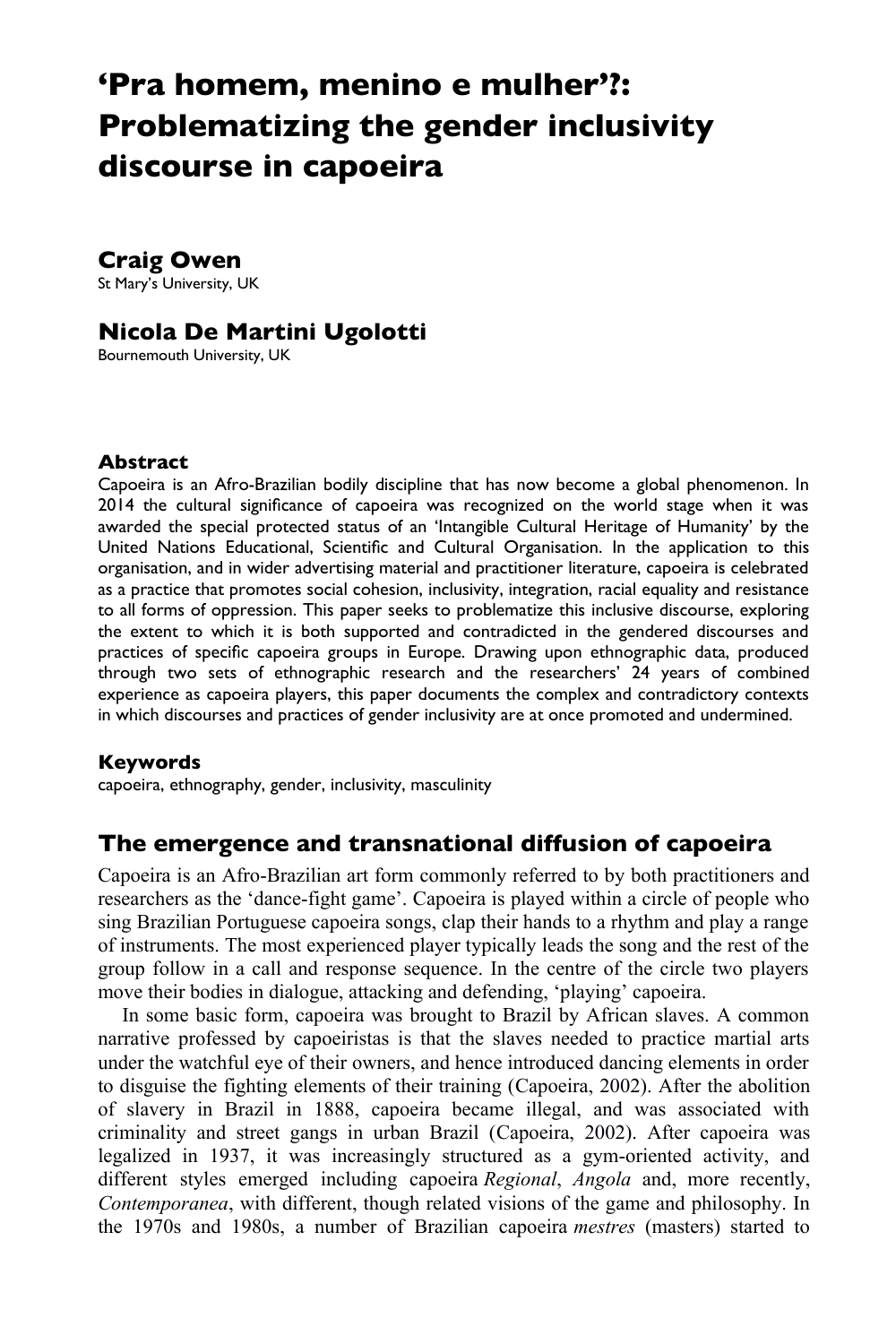emigrate from Brazil to set up new capoeira schools in major cities in North America and Europe (Assuncao, 2005; [Taylor, 2007\)](#page-18-5). Now, in the 21st century, capoeira is established as a global symbol of Afro-Brazilian culture and a physical practice that has spread to urban centres around the world [\(Fuggle, 2008\)](#page-17-2).

In 2014 the cultural significance of capoeira was recognized on the world stage when it was awarded the status of 'Intangible Cultural Heritage of Humanity' by the United Nations Educational, Scientific and Cultural Organisation (UNESCO). The documentation supporting capoeira's application claimed the UNESCO status would help recognize capoeira's significance as a unique Afro-Brazilian cultural practice that is becoming increasingly popular on a transnational scale. Notably, much of capoeira's success was linked to its inclusive discourses and practices which were said to promote the 'respectful and harmonious coexistence between different ethnic groups, ages and genders', with the capoeira *roda* providing 'a maximum expression of union against oppression' [\(UNESCO, 2014:](#page-18-4) 5–6).

<span id="page-1-0"></span>Responding to capoeira's increasing popularity and transnational diffusion outside of Brazil, a growing academic literature has sought to locate the spread of capoeira within wider processes of globalization and transnational migration [\(Almeida et al.,](#page-16-5) [2013;](#page-16-5) [Joseph, 2008b;](#page-1-0) [Robitaille, 2010,](#page-18-3) [2014\)](#page-18-2). A number of these authors have addressed the 'sportization' and marketization of capoeira in different contexts in Europe, North America and Brazil. Their analyses have highlighted how capoeira has increasingly become embedded in a process of commodification, and how the diffusion of the discipline has been intertwined with its adaptation to local marketplaces, trends, desires and identifications.

Building on the emerging study of capoeira in transnational contexts, this article attends to another fundamental development that has emerged with the worldwide diffusion of capoeira, namely, the unfolding of ambivalent and taken-for-granted discourses of gender inclusivity in capoeira following the radical increase in female participation in recent decades, and their implications in terms of gendered power relations within the discipline. Capoeira in Brazil has traditionally been viewed as a male activity [\(Capoeira, 2002;](#page-16-0) [Lewis, 2000\)](#page-17-1), first practised by African-Brazilian male slaves, then, with the demise of slavery, by black male under-classes in cities of the North East, and when legalized, codified and taught in formal classes, white middle-class Brazilian men were also incorporated (De Campos Rosario et al., 2010). More recently, as part of the diffusion of capoeira in Europe, North America and Austral-Asia, women have become important and active participants.<sup>[1](#page-16-4)</sup> At present, this issue has been briefly explored in the work of [Stephens and Delamont \(2009,](#page-18-1) [2013\)](#page-18-0) where they describe how the capoeira classes they observed were sex-integrated with a typical male to female ratio of 60–40. [Delamont \(2005:](#page-17-0) 308), however, goes further to argue that:

There is a stress on the equality of women, from the teachers and the students themselves. Some of the best students are female, and I have never felt that being a woman was any problem in class.

Writing this current article from the position of capoeiristas and ethnographers, $2$  we can both identify a range of texts, personal experiences and fieldwork data that support Delamont's [\(2005\)](#page-17-0) claim about inclusive gender relations in capoeira classes. Indeed, one of the most renowned statements attributed to *Mestre* Pastinha<sup>[3](#page-16-2)</sup> – '*Capoeira è pra homem, menino e mulher*', which translates to 'Capoeira is for man, child, and woman' [\(Almeida, 1986:](#page-16-1) 41) – clearly supports this inclusive discourse. Practitioners and academics also frequently celebrate the capoeira *roda* as 'a symbol of equality and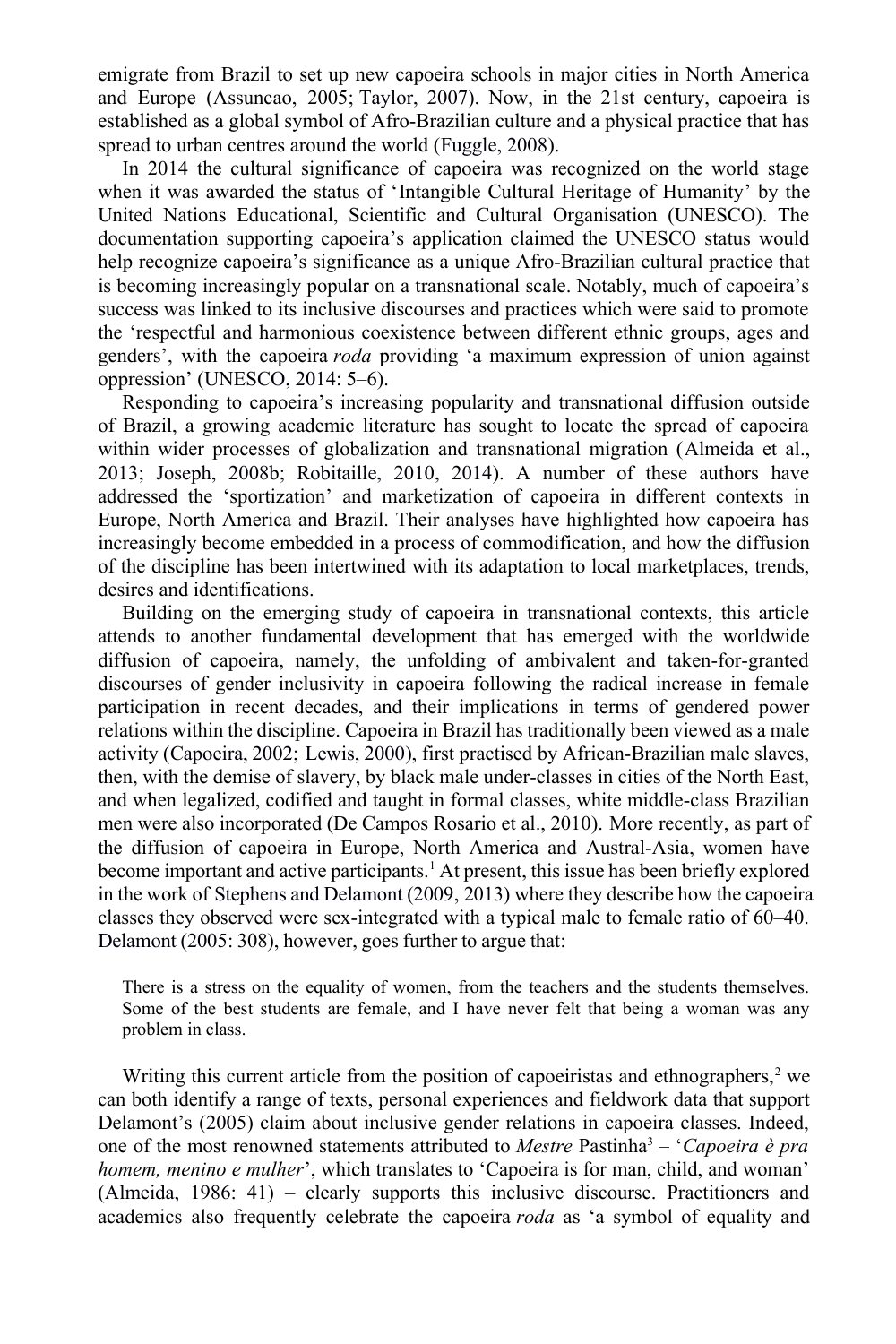unity' [\(MacLennan, 2011:](#page-17-5) 154), and promote capoeira movements as 'neither a man nor a woman thing. They are simply a Capoeira thing; they know no gender' ([Merrell,](#page-17-4) [2007:](#page-17-4) 36). Against this backdrop, it is unsurprising to hear capoeira teachers and experienced practitioners make proud claims that 'capoeira is for everyone... It is an amazing, unifying tool for folks of all types and backgrounds' [\(Essien, 2008:](#page-17-3) 48–49). Within this multi-stranded call to inclusivity, equality and acceptance, gender inclusivity in European capoeira is widely taken for granted.

Whilst heeding the positive possibilities the prevailing gender inclusive discourse offers, we are still apprehensive that simply because more women are now entering capoeira classes and sharing the same training space with men, this 'does not… guarantee that it represents a great step forward for sex equality' [\(Channon, 2014:](#page-16-7) 591). This concern has already been taken up by Guizardi and Ypeij (2016), who shine a light on how more complex and ambiguous gender power relations underpin the promotion of female inclusion in capoeira. Drawing upon ethnographic research conducted primarily in Spain and The Netherlands, Guizardi and Ypeij note that capoeira has 'a deep notion of bodily, social and cultural liberation' (p. 189), as evidenced in their research by the important role women played in the organization of group activities. At the same time, they argue men continue to dominate the symbolic and ritual space of the capoeira ring. This is succinctly illustrated with the lead author both experiencing and seeing other women being carried out of the *roda* by male players. When confronted by highly skilled female capoeiristas, the authors propose that these male players are resorting to physical domination and demeaning practices in an attempt to affirm their domination of the *roda* space, and of women's bodies. Crucially, Guizardi and Ypeij propose that this is not a standalone incident but part of wider embodiment of gender inequality in capoeira.

Building on these concerns and considerations, we propose that the issue of gender power relations in capoeira in Europe is a complex phenomenon that, with few exceptions, is fundamentally unaddressed in the academic literature, practitioner texts and in many capoeira groups. Drawing on our 24 years of joint experience as capoeiristas, in addition to material from our respective ethnographic research on capoeira, this paper offers an empirical and theoretical contribution to emerging discussions about gender inclusivity in capoeira (and other physical cultures).

We address the complexity of gendered power relations, discourses and practices in capoeira from a situated and partial ethnographic standpoint as European, white, educated, hetero-sexual, male capoeiristas and scholars. Conscious that there is no single text 'saying everything to everyone' from a single theoretical and methodological perspective [\(Richardson, 1994:](#page-18-6) 518), we acknowledge that our research positioning enables us to focus on some relevant issues, whilst leaving others unexplored (issues that we call on other researchers to address and develop). In this vein, we acknowledge that the workings of gender (in)equality and inclusion intersect with and are influenced by constructions of femininity *and* masculinity (alongside other intersecting identity categories). Yet, for the purposes of the current article, we explore these complex issues through a more tailored, but in-depth, focus on masculinity and its impact on gender inclusion, and thus we analyse the chequered inclusion of women in capoeira through this analytical lens. Adopting this approach, we seek to further problematize inclusive gendered discourses and practices<sup>[4](#page-16-6)</sup> in capoeira within several ethnographic settings in Europe, exploring how they are at once promoted, undermined and negotiated through various male and female teacher and student discourses and practices.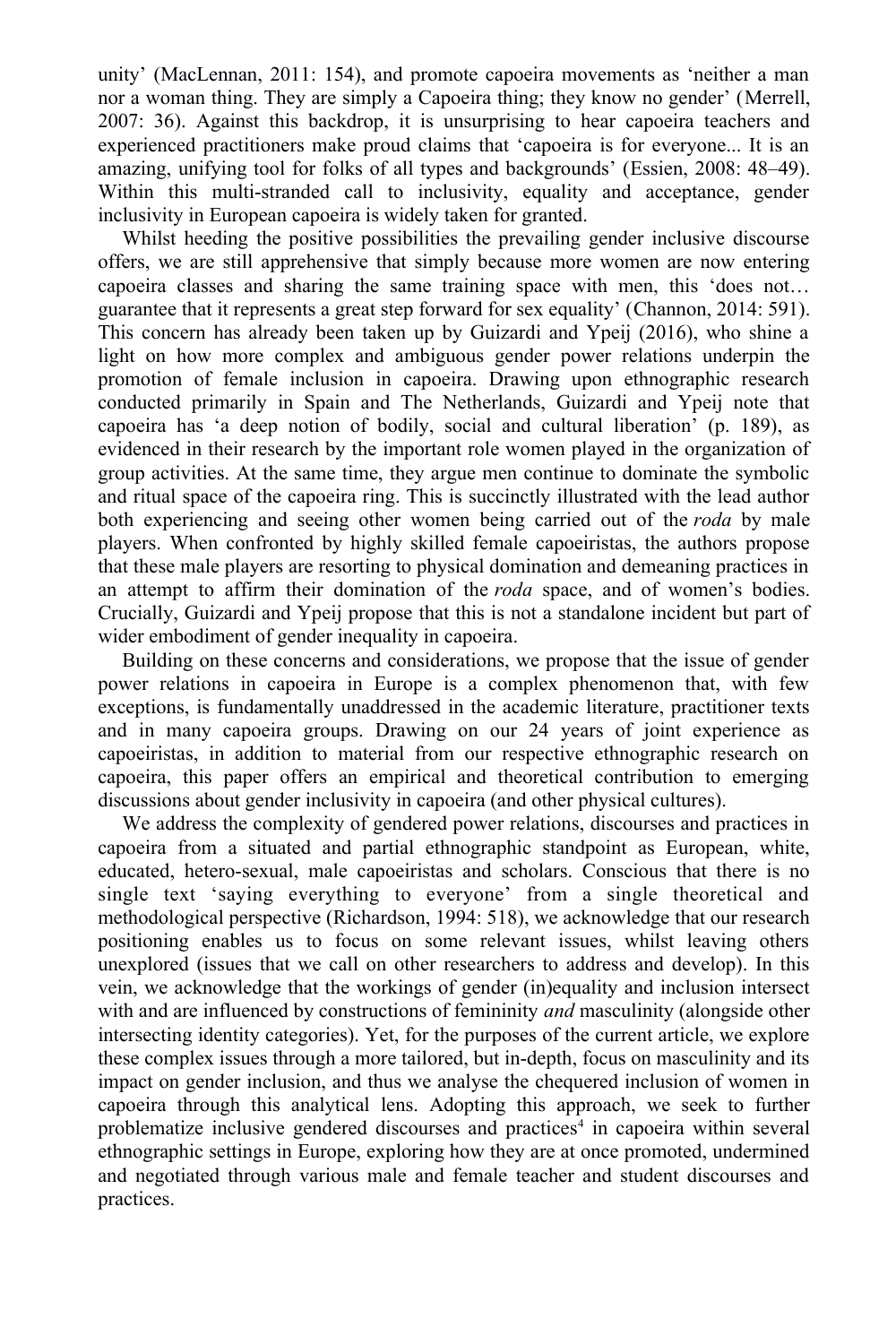# **Masculinities in capoeira**

Within the existing literature on capoeira, several authors have identified how male European and North American students undergo a process of embodied enculturation, where desirable abilities, performances and dispositions associated with 'Brazilian' styles of masculinity are learned and acquired (De Campos et al., 2010; [Delamont et](#page-17-9) [al., 2017;](#page-17-9) [Stephens and Delamont, 2013\)](#page-18-0). This includes the cultivation of a *cintura solta* (smooth or flexible waist) for the performance of sinuous dance movements in the *samba de roda*; increased flexibility for the performance of exotic, acrobatic and crowd pleasing *floreios* (flourishes); and the development of fighting prowess to unleash dangerous kicks and take-downs (De Campos et al., 2010; [Delamont et al., 2017;](#page-17-9) [Downey, 2005;](#page-17-8) [Stephens and Delamont, 2013\)](#page-18-0). A s [Delamont \(2006:](#page-17-10) 167–168) observes, 'In capoeira …the most successfully masculine men are those who can fight and dance simultaneously, play with sinuous grace, attack and defend aggressively, and display comfort with both aspects of their bodies'. In capoeira communities, the bodies and masculine performances of male capoeira teachers play an important role here, at least for male students, as an object of emulation [\(Delamont et al., 2017\)](#page-17-9) . [Joseph](#page-3-1) [\(2008b\),](#page-3-1) for example, notes how:

<span id="page-3-1"></span>*Mestres* and *graduados* [masters and instructors] remove their shirts [...] expose their bodily capital in the form of defined muscles and dark skin, and display physical mastery through their powerful acrobatic manoeuvres, fierce kicks, outstanding flexibility, and effective takedowns. (p. 505)

Several capoeira authors [\(Delamont, 2006;](#page-17-10) [Downey, 2005;](#page-17-8) [Stephens and Delamont,](#page-18-0) [2013\)](#page-18-0) have commented on how the embodied performance of such 'exotic' masculinity starkly challenges traditional forms masculinity in Europe and North America, where flexibility, dance and sensuality are viewed as 'entirely oppositional to sporting prowess' [\(Delamont, 2006:](#page-17-10) 167). These authors address how students view these forms of masculinity in capoeira as authoritative, idealized and transgressive, and thus enable a form of corporeal liberation for practitioners, regardless of gender [\(Delamont et al.,](#page-17-9) [2017;](#page-17-9) [Downey, 2005;](#page-17-8) [Joseph, 2008a,](#page-3-0) [2008b\)](#page-17-7). However, much less attention has been dedicated to critically unpacking how these masculinities are (re)produced through capoeira discourses and practices and what the implications of these processes might be, in terms of gendered power relations and the increasing number of female practitioners in Europe and across the world.

<span id="page-3-0"></span>The work of Guizardi and Ypeij (2016) has started to unpack these issues by focusing on the experiences of female capoeiristas. We contribute to this emerging critical analysis, turning our attention to how the (re)production, emulation and transmission of masculine narratives, performances and practices impact on gender relations within the European contexts we have practiced and observed.

# **A Foucauldian approach to discourse, power and sporting masculinities**

Building on these propositions, we contend that a Foucauldian approach to discourse and power relations can offer a fresh perspective to help unpack the impact of masculinities in the complex, shifting and ambiguous gendered power relations in European capoeira. As such, Foucauldian theory has been widely used in the analysis of contemporary masculinities [\(Berggren, 2014;](#page-16-8) [Garlick, 2002;](#page-17-6) Martino, 1999), and has been harnessed to great effect in the sociological study of sporting masculinities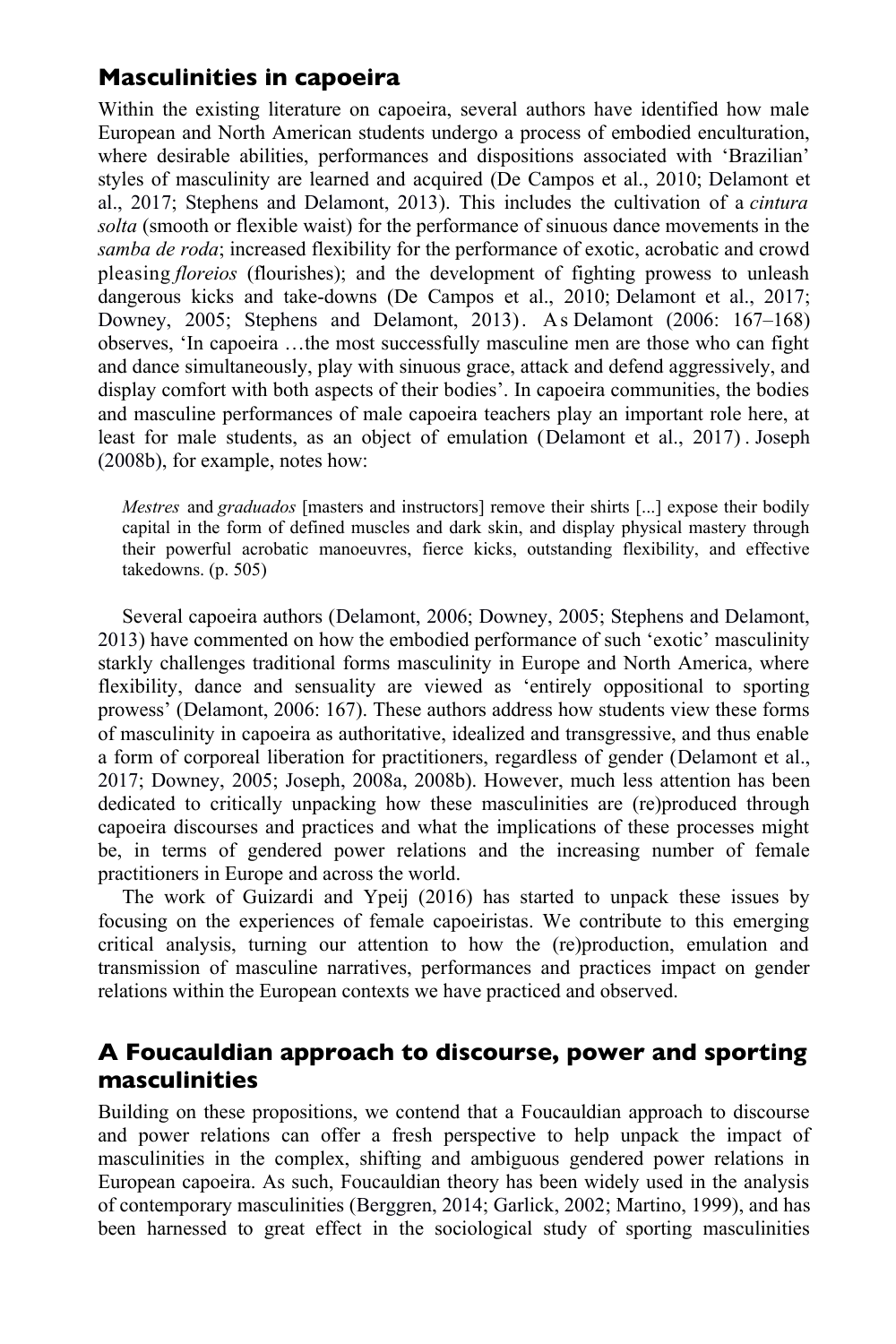[\(Crocket, 2012;](#page-17-13) [Pringle, 2005;](#page-17-15) [Pringle and Hickey, 2010;](#page-17-11) [Pringle and Markula, 2005\)](#page-18-7).

Central to Foucault's scholarship [\(1972,](#page-17-18) [1978\)](#page-17-12) is the concept of discourse. Foucault attended to discourse in two ways: in the general sense, of how discourse constructs a topic through socially constructed meaning-making processes that allow people to make sense of some aspect of reality. And in the plural sense, through the examination of specific discourses that take the form of groups of statements. These statements provide a language for talking about and a way of representing knowledge about particular topics, in this instance capoeira, masculinities and gender relations. For [Foucault \(1972\),](#page-17-18) discourses are forms of practice and social action, and are thus manifested and reproduced through individuals' active engagement with multi-media texts, bodies, stories or any other cultural resource people draw on to make sense of an issue or practice such as capoeira and/or gender. Discourses establish the conditions of possibility within a subject's field of action, that is, they work in both inhibiting and productive ways. Within capoeira communities, as in a society at large, there are dynamic fields of multiple, interweaving and shifting discourses, which offer knowledge and justifications to support or contest specific actions, understandings and social arrangements as being natural, normal and the way things are [\(Hook, 2001\)](#page-17-17). To understand the ongoing struggles between different discourses, Foucault tied his analyses to the local workings of power.

In outlining his conception of power, [Foucault \(1978,](#page-17-12) [1980,](#page-17-16) [1984b\)](#page-17-14) was, in part, reacting against Neo-Marxist understandings which predominated at the time. Foucault challenged the view that a binary division existed between rulers and the ruled, a hierarchical structure of power, and that power relations worked primarily in a topdown and repressive manner. Instead, he attended to how social actors are caught up in a web of diffused, dispersed and unstable discourses, but 'avoided fingering a set group as responsible for producing or controlling these discourses' [\(Pringle, 2005:](#page-17-15) 261). He also asserted that power is both constraining *and* productive, so whilst authorities, institutions and discourses can regulate, constrain and discipline individuals in contemporary societies, power also functions as 'a productive network which runs through the whole social body', giving actors the capacity to act, and enabling forms of pleasure, knowledge and self-stylization [\(Foucault, 1984b:](#page-17-14) 61).

Sociologists such as [Crocket \(2012\)](#page-17-13) and [Pringle and Hickey \(2010\)](#page-17-11) have employed Foucault's concepts of discourse and power to great effect in the study of sporting masculinities. [Crocket \(2012\)](#page-17-13) conducted a year-long ethnographic study of elite male Ultimate Frisbee players in New Zealand. Conceptualizing masculinities as discursive performances, he explored how through engaging with 'complex, layered discourses... fragmented masculine identities are formed' (p. 321). Crocket employed the notion of *hypermasculinity* to describe men's more problematic performances (including the use of sexist and homophobic language, and the imposition of hierarchical divisions between players), and the notion of *moderated masculinities* to describe less problematic masculinities (where men were supportive, cooperative and collaborative, and avoided forceful or violent domination of others). Drawing on Foucault's [\(1978:](#page-17-12) 100) argument that the 'tactical function [of discourse] is neither uniform nor stable', Crocket was able to explore the interactive boundaries between moderated and hypermasculinities and how each member of the Ultimate Frisbee team performed an inconsistent range of practices that 'defied reduction into a single, stable masculine identity' (p. 329).

In turn, [Pringle and Hickey \(2010\)](#page-17-11) interviewed a series of sportsmen who were known to be sympathetic to feminism and who held senior positions within sports teams and organizations. Using a Foucauldian lens, Pringle and Hickey analysed how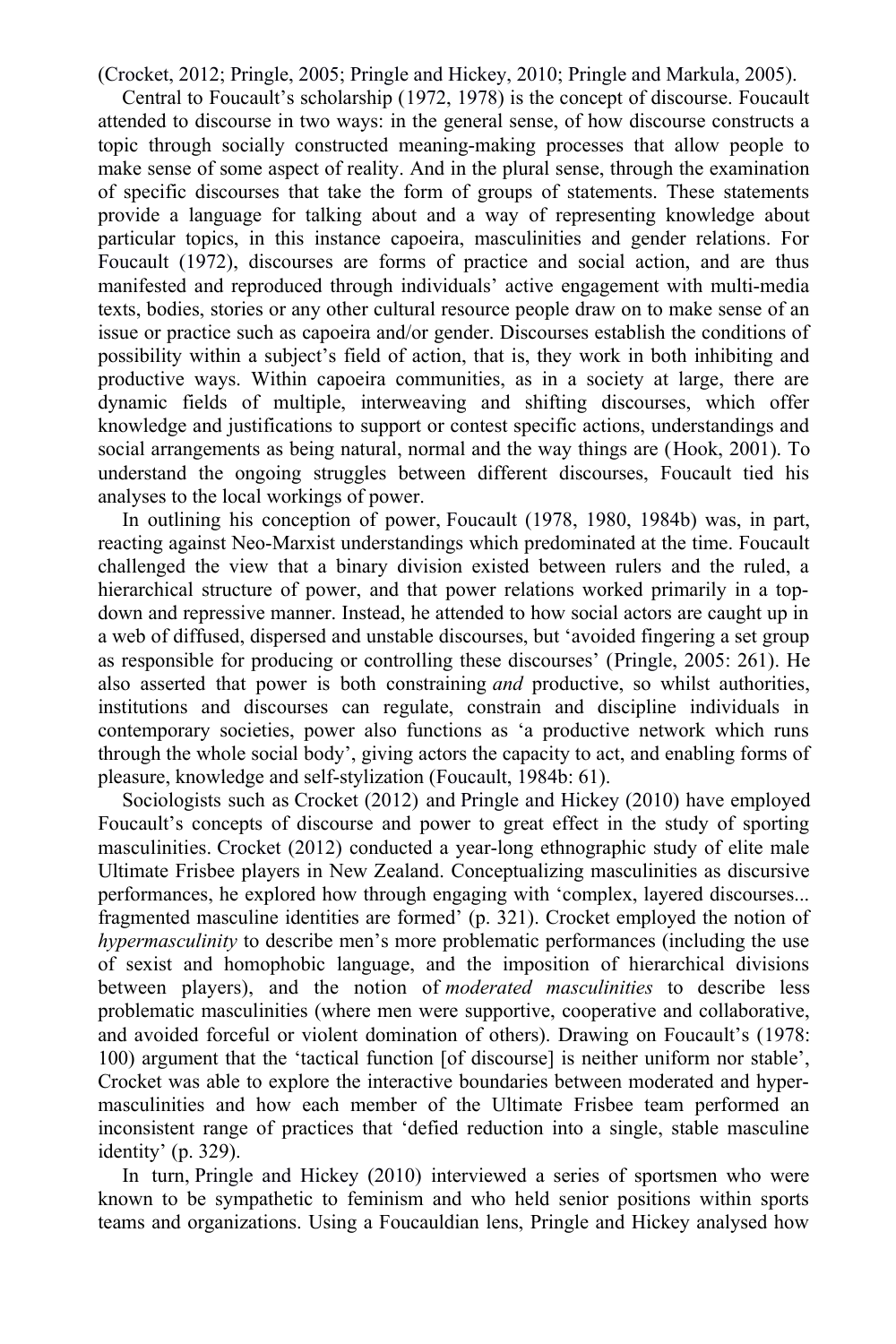these men problematized the hypermasculine sport cultures they were located in, critiquing the sexualization of females, public drunkenness and excessive training demands. Pringle and Hickey showed how, within contexts of competing discourses relating to masculinity and femininity, ethical dilemmas and identity tensions arose. Crucially, they proposed these tensions work not only to 'entrench social problems and inequitable relations of power but can also provide opportunities for social change' (p. 117). In this instance, a form of personal change was enabled through critical selfreflection, wherein the sportsmen gained an understanding of how they were enmeshed within power relations, whilst also imbued with a certain amount of freedom.

Engaging with this exemplary work is useful for illustrating how discourse and power relations both enable and constrain performances of masculinity and gender relations, often at the same time. In relation to the current study, this means that it is unlikely local gender practices and performances in capoeira contexts will be either 'unambiguously equality orientated or oppressive towards women' [\(Christensen and](#page-17-21) [Jensen, 2014:](#page-17-21) 71). As a result, as (gender) researchers, we need to remain flexible to multiple possible interpretations, engage in an 'open empirical analysis of contextualized power relations' [\(Christensen and Jensen, 2014:](#page-17-21) 72), and attend to how subjects take-up, negotiate and resist multiple, often contradictory, discourses of gender. As illustrated in the work of [Crocket \(2012\)](#page-17-13) and [Pringle and Hickey \(2010\),](#page-17-11) an awareness of the complexity of the relationships between discourses will also be particularly relevant in the study of capoeira as it is renowned for being an ambivalent and contradictory practice, with movements, songs and practice underpinned by 'conflicted and malleable meanings' [\(Robitaille, 2010:](#page-18-3) 2). With the diffusion of capoeira being bound-up in local and transnational processes of hybridization, contextualized analyses of the take-up, negotiation and resistance to dominant discourses<sup>[5](#page-16-10)</sup> and the promotion of marginalized discourses, are essential for making sense of the multiple possible meanings associated with capoeira practices in diverse localities. Ultimately, then, by engaging in contextual analyses of the workings of power and the deployment and negotiation of discourse, a Foucauldian framework enables us to interrogate the discursive practices<sup>[6](#page-16-9)</sup> through which gender inclusivity is framed and negotiated in specific capoeira settings in Europe.

### **Problematization – A Foucauldian analysis**

Building on Foucault's understandings of discourse and power, our analytical approach has been informed by Foucault's [\(1984a\)](#page-17-19) method of problematization. This has meant focusing on 'practises…that raise an issue, pose a question, or introduce a hitherto unacknowledged element in the field of thought' [\(Deacon, 2000:](#page-17-20) 137). The method of problematization can work in two distinct ways: either by focusing on problematic practices or by actively questioning taken-for-granted practices. In this article we take the later route, interrogating a phenomenon – gender inclusivity in capoeira in Europe – that is widely taken for granted and seen as self-evident.

Conducting the analysis, we initially engaged in face-to-face dialogue about our own personal experiences and in-class observations of the promotion and undermining of gender inclusivity in European capoeira. We then returned to our respective ethnographic data sets and field notes, with the explicit goal of identifying critical moments that either: (a) illustrated the (re)production of gender inclusive discourse; (b) exposed the gaps, shortcomings and resistance to the discourse; or (c) offered an ambiguous engagement with the discourse. Ultimately, following Foucault's [\(1984a\)](#page-17-19) call to de-familiarize common sense and make conventional understandings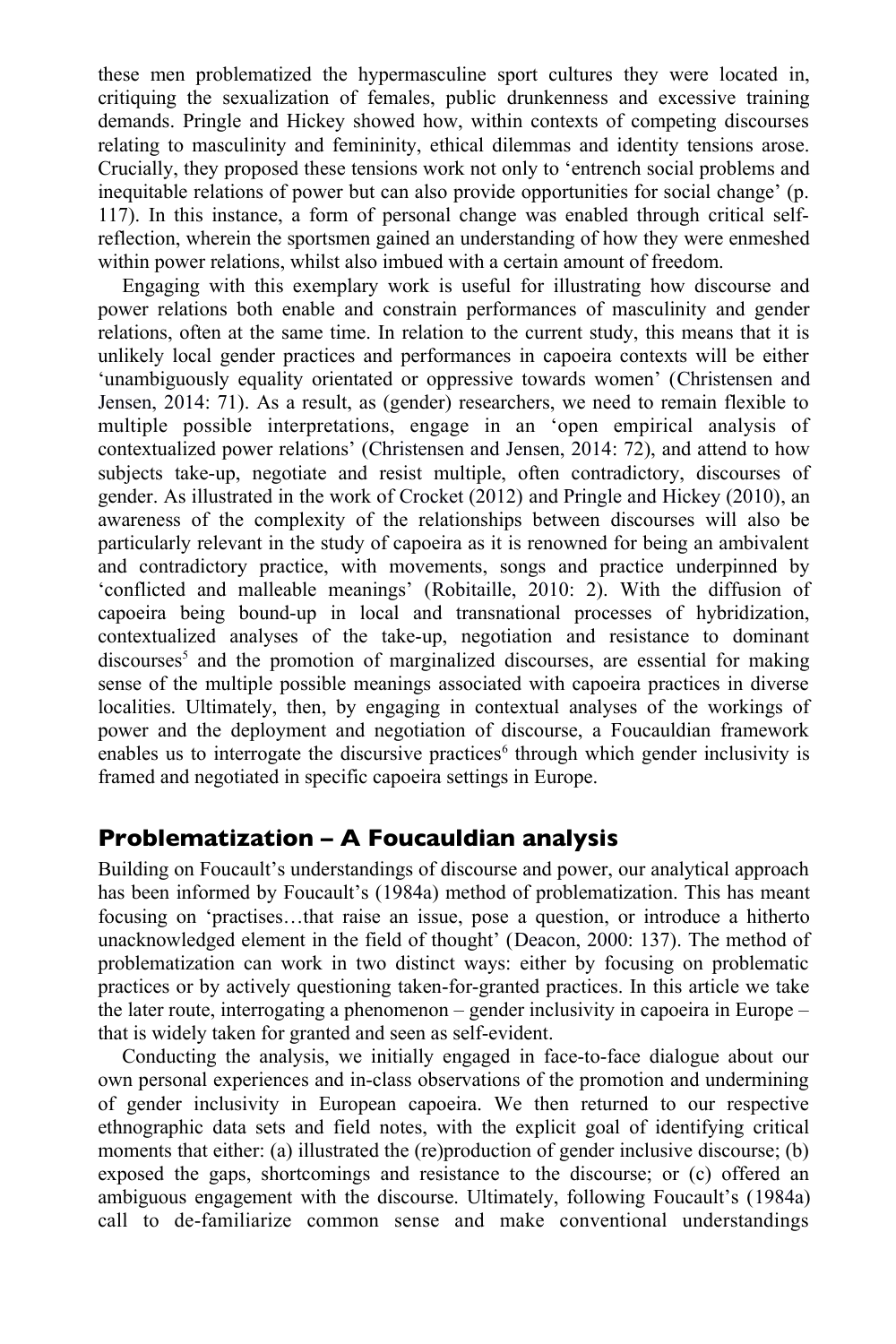uncomfortable and problematic, we sought to interrogate claims for gender inclusivity in capoeira by 'demonstrating its contradictions and discontinuities... exposing these points of vulnerability' [\(Hook, 2001:](#page-17-17) 536) and highlighting sites and strategies for resistance and change.

# **Methodology**

This article draws on a corpus of ethnographic qualitative data produced through two sets of ethnographic research and the researchers' 24 years of combined experience as capoeira players. The lead author undertook ethnographic research for his PhD to explore how masculinities were constructed in capoeira classes. He conducted fieldwork from 2007 to 2011 with two capoeira groups in South West England. Both groups were led by young Brazilian male instructors and included a mix of students from local universities and people working locally in the cities. The groups had a ratio of approximately 50–50 male-to-female. The students were typically aged 16–35. Classes were usually taught in mixed ability groupings. The ethnic make-up of classes was approximately 50% White British and 50% a range of other nationalities and ethnic backgrounds. One group typically had between 5–15 people attend class whilst the other had 15–35.

Starting the research as a capoeira 'beginner', the author's ethnographic methodology functioned as a socio-cultural apprenticeship [\(Downey et al., 2015\)](#page-17-22). He engaged in embodied fieldwork, participating as a student in classes once a week, as well as attending numerous annual festivals, social activities and public performances in nightclubs and other venues. He also wrote field notes after the events; collected multi-media artefacts including flyers, posters, DVDs, capoeira clothing and musical instruments; conducted interviews with 15 *capoeiristas* (11 male, four female) of various abilities; and photographed *capoeiristas* in action in class and at festivals, and shared the photographs with each capoeira group via Facebook. After the completion of his PhD fieldwork, he continued to play capoeira with a new group in South West England and then a group in London.

The second author's main focus of research relates to disenfranchised youth engagement with transnational physical practices (e.g. capoeira and parkour) in contexts of urban marginality (De Martini Ugolotti, 2015; De Martini Ugolotti and Moyer, 2016). However, for this paper he drew on 17 years of experience learning and teaching capoeira in diverse European countries. More specifically, since 2011, he has engaged in an ongoing ethnographic endeavour to explore his own and fellow capoeiristas' experiences, meanings and engagements with the discipline across different contexts. During this period, he led and participated in weekly training sessions and workshops in the UK and participated in more than 20 events in several European countries. After returning home from the events and training sessions, he regularly compiled field notes. These focused on his own (auto)ethnographic reflections concerning his political, gendered, sexed and classed positioning and engagement with the practice, as well other male and female practitioners' accounts gleaned from informal conversations. In this way, he sought to recognize the partiality of his own voice and experience in capoeira, and to use it as an analytical tool to dialogue with fellow practitioners and researchers about the nexus of pedagogy, power, culture, embodiment and practice in the discipline.

Capoeira is a multi-dimensional art form, and the ethnographic methodologies of the two respective research projects tried to embrace a number of these relational, visual, embodied, performative, textual and discursive elements. Acknowledging this multi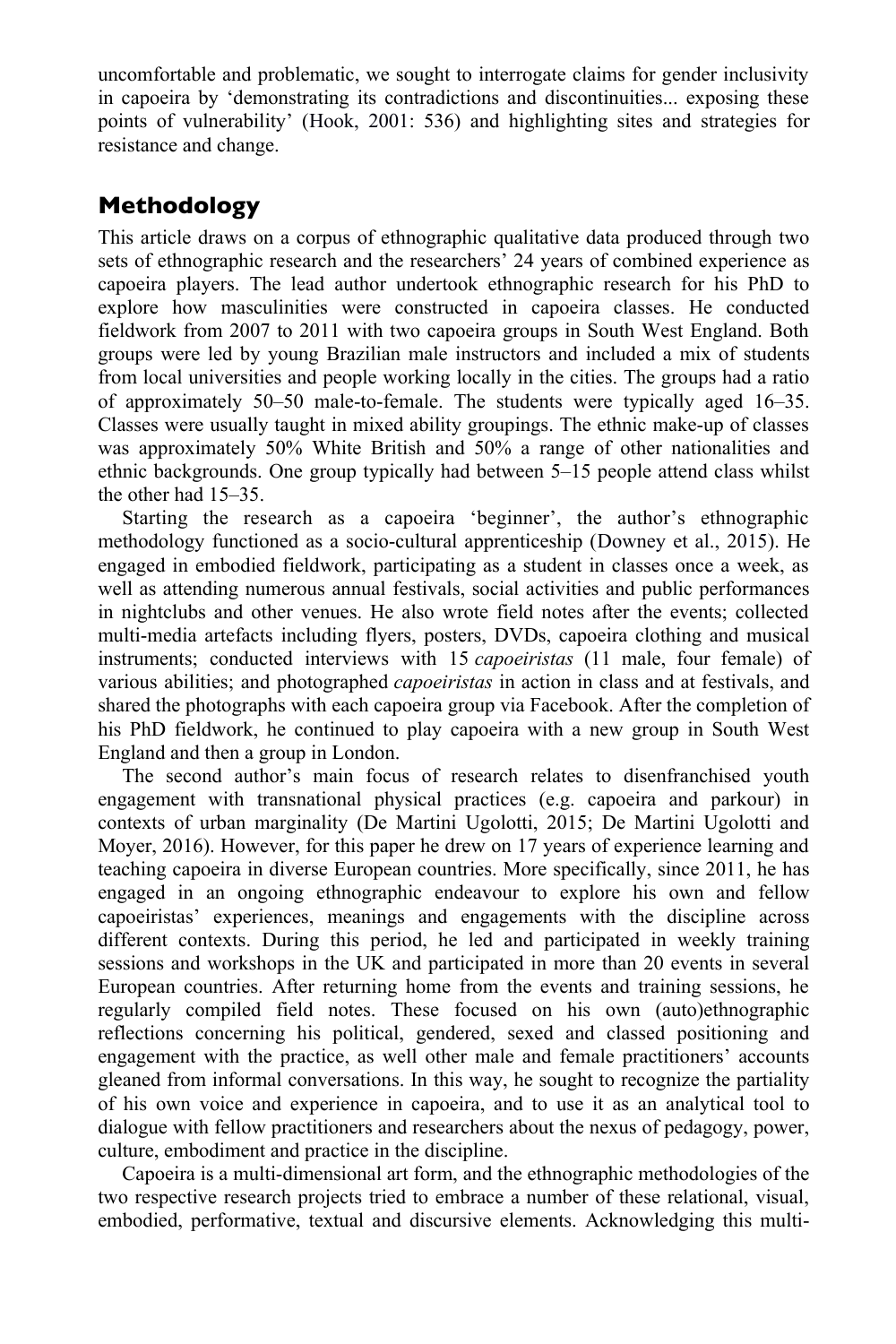layered challenge, debates about gender (in)equality and inclusivity in capoeira, and physical cultures more widely, need to engage with these multiple levels. Within the confines of a single journal article, this is a challenging task however. Indeed, in Guizardi and Ypeij's (2016) exploration of the ambiguities of gender inclusivity in capoeira, they prioritized their analysis on the embodied interactions and organizational structures of capoeira *rodas* and classes. In this paper, we broaden the focus of analysis to explore how the promotion and undermining of gender inclusivity play out through textual, narrative and other forms of ethnographic data. Engaging with multiple capoeira texts, including interviews with practitioners, local and national advertising, practitioner literature, UNESCO publications, and our own field notes and personal reflections, we critically analyse a series of critical moments that illustrate the complex and contradictory contexts in which inclusive gender relations are at once promoted, undermined and negotiated. All capoeiristas, whose voices are presented in this text, either chose or were given pseudonyms to protect their identity.

# **Every single girl could kick my ass**

In the application to [UNESCO \(2014:](#page-18-4) 5), capoeira is said to provide the 'possibility of respectful and harmonious coexistence between different ethnic groups, ages and genders'. It is not surprising, then, that during our two research projects and our wider experiences as capoeiristas, we have both seen and heard a range of examples of teacher and student practice that exemplified and re-produced this discourse. One such example emerged in an interview conducted with 'Thomas' – a white British 26-yearold male who had been practising capoeira for 10 months at the time of interview. When asked 'have you ever come across the idea that dance is associated as more of a woman's activity?', Thomas responded:

For me that's why capoeira is so special is because there is not an emphasis on sex, in that formal sense. And like, girls can be much better at capoeira than guys, even if they're half the weight and the size and build. So I think the playing fields are quite level in capoeira, which is really special…. So yeah I think it's like a real interesting like box you're opening here. It's something that I've not given too much conscious thought to it, but I've felt it. Like this is awesome, like this is really equal. It's nice. It's refreshing. It's not even conceited either. It's not like '*let's make sure the girls get a go too*' [silly voice]. It's not like that, it's totally natural... Every single girl that goes to capoeira on Thursday Tuesday evening and Saturday could KICK MY ASS [loud voice], which is awesome.

In this extract, Thomas clearly (re)produces a discourse of gender inclusivity by proposing that 'the playing fields are quite level' in capoeira. Thomas also pre-empts and rebukes the potential counter-argument that women could be included in capoeira classes on a practical level, yet in a manner where their apparent inclusion is undermined by notions of male superiority and patronization. To support this rebuke, Thomas asserts that 'girls can be much better at capoeira than guys, even if they're half the weight and the size and build'. This proposition can be explained, in part, by attending to one of the common principles or discourses of capoeira, namely, that the abuse or 'simple physical domination of one's opponent risks bringing the game to a halt and losing the respect of one's fellow capoeirista' [\(Fuggle, 2008:](#page-17-2) 213). Rather, as [Lewis \(1992:](#page-17-23) 91) explains, 'the ideal seems to be not to use force, but timing and knowledge: to apply a gentle pressure at the right time to unbalance the opponent and cause [them] to fall'. In this sense, capoeira can be viewed as a 'contact' martial art, yet not brutal contact. With the focus more on trickery, cunning and timing, what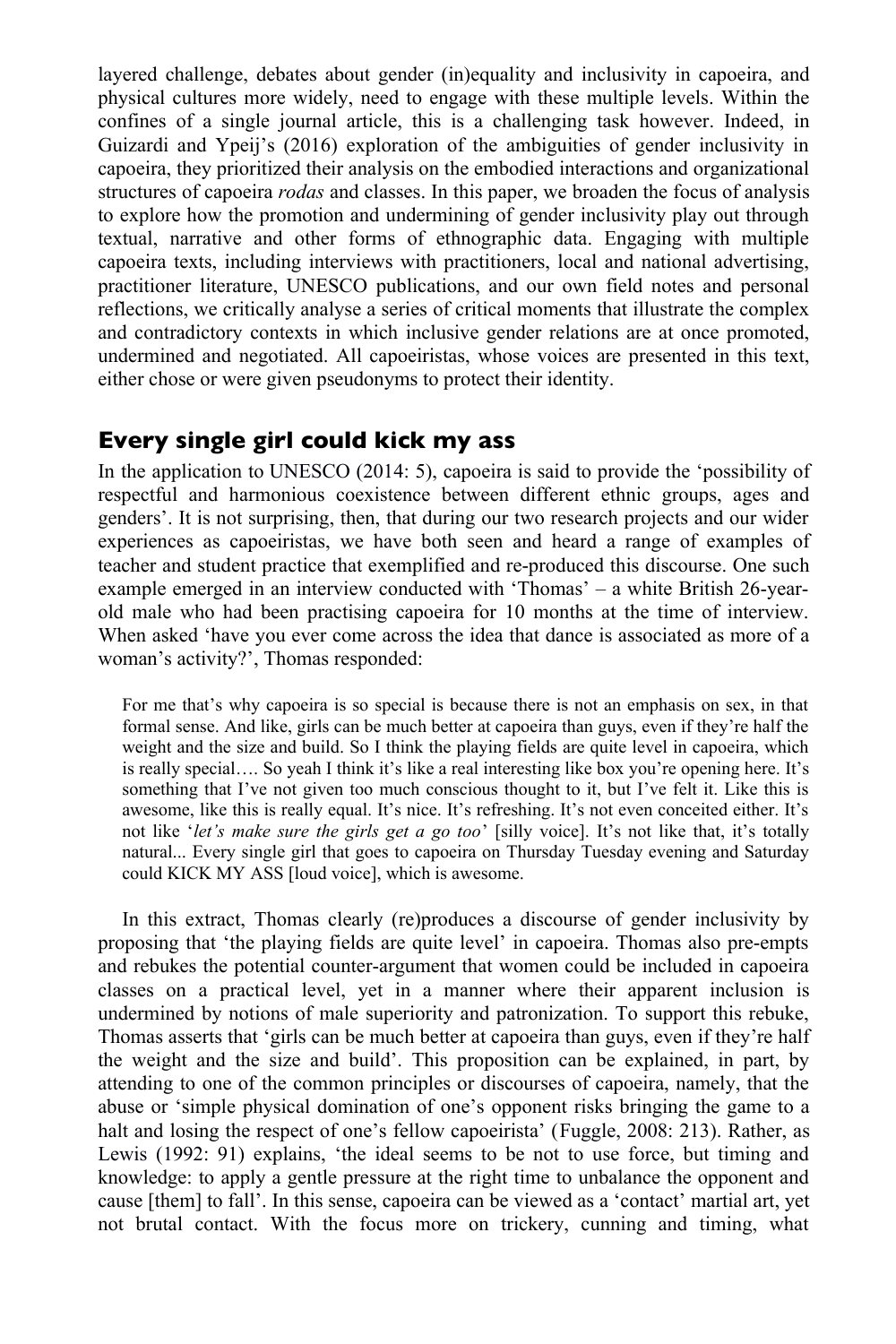capoeiristas refer to as *malicia*, this enables smaller, lighter and shorter players (that might include women and children) to outwit players who are bigger, heavier and supposedly 'stronger'.

We have noted that in several *rodas* and events across Europe, this inclusive discourse was reproduced by capoeira players of both sexes. This finding supports Delamont's [\(2005\)](#page-17-0) earlier argument that one of the attractions of capoeira is that it is a form of combat men and women can do together. Indeed, Thomas's repeated remarks that playing with experienced and skilful female capoeiristas is 'special', 'awesome', 'nice' and 'refreshing', suggest that sex integrated capoeira classes can, and sometimes do, challenge traditional discourses of male physical superiority and female inferiority, and are being enjoyed, celebrated and promoted by capoeiristas of both sexes.

### **Troubling the gender inclusivity discourse in capoeira**

Whilst we view the above account as a meaningful example of sex integrated and gender inclusive practice, the experiences and accounts of other capoeiristas also highlighted how 'the relatively even numbers of male and female capoeiristas do not necessarily reflect equality of power' [\(Joseph, 2012:](#page-17-24) 1089). Across both ethnographies and in our further engagements with capoeira, we observed and heard accounts where female capoeiristas experienced trivialization and open discriminations. These experiences and accounts enabled us to engage with Foucault's [\(1984a\)](#page-17-19) method of problematization as a means to illuminate the cracks and fault lines of an ever-present and taken-for-granted discourse of gender inclusivity in capoeira.

One such example was recounted in an interview with 'Naomi' – a 23-year-old White British capoeirista with four years of experience. In this example, all students were instructed to perform a side push up, yet, the teacher told the male students to do this one-handed, whilst the female students were to do it two-handed. In the excerpt below, Naomi raises concerns about the sex differentiated strength training activity the teacher employed:

I don't know. I have trouble with, the fact that it's not always equal between women and men in capoeira. For example [N. chuckles], I guess my master won't hear about this, but when he says 'this is for girls and this is for boys', sometimes you know there are boys that aren't so strong as me doing the alternatives of the stronger boys and I'm like WELL [loud voice] you can't even do a press up properly, why should I do this double handed version, do you know what I mean?

Reflecting on her experience of being more proficient than some male capoeiristas in class, Naomi is clearly critical of the sex differentiated strength training activity which holds female capoeiristas to lower standards. Naomi's critique of assumed sex differences in capoeira resonates with our own observations and experiences. Specifically, the proficient performance of many capoeira movements depends on practitioners' *relative* strength to their own body, rather than their *absolute* strength. That is, a higher strength-to-weight ratio and a better capacity to use and control one's strength can make a capoeirista more effective. As a result, women's general strength differences to men are mitigated.

During a capoeira event in Italy in 2016, the issue of unequal gender relations in capoeira was also meaningfully addressed by a female Brazilian *contra-mestra* (assistant-master) – 'Lilù'. Speaking at the end of a *roda*, Lilù outlined what she saw as a generational shift in women's experiences of gender (in)equality in capoeira. Interestingly, she suggested that these challenges relate not only to assumptions about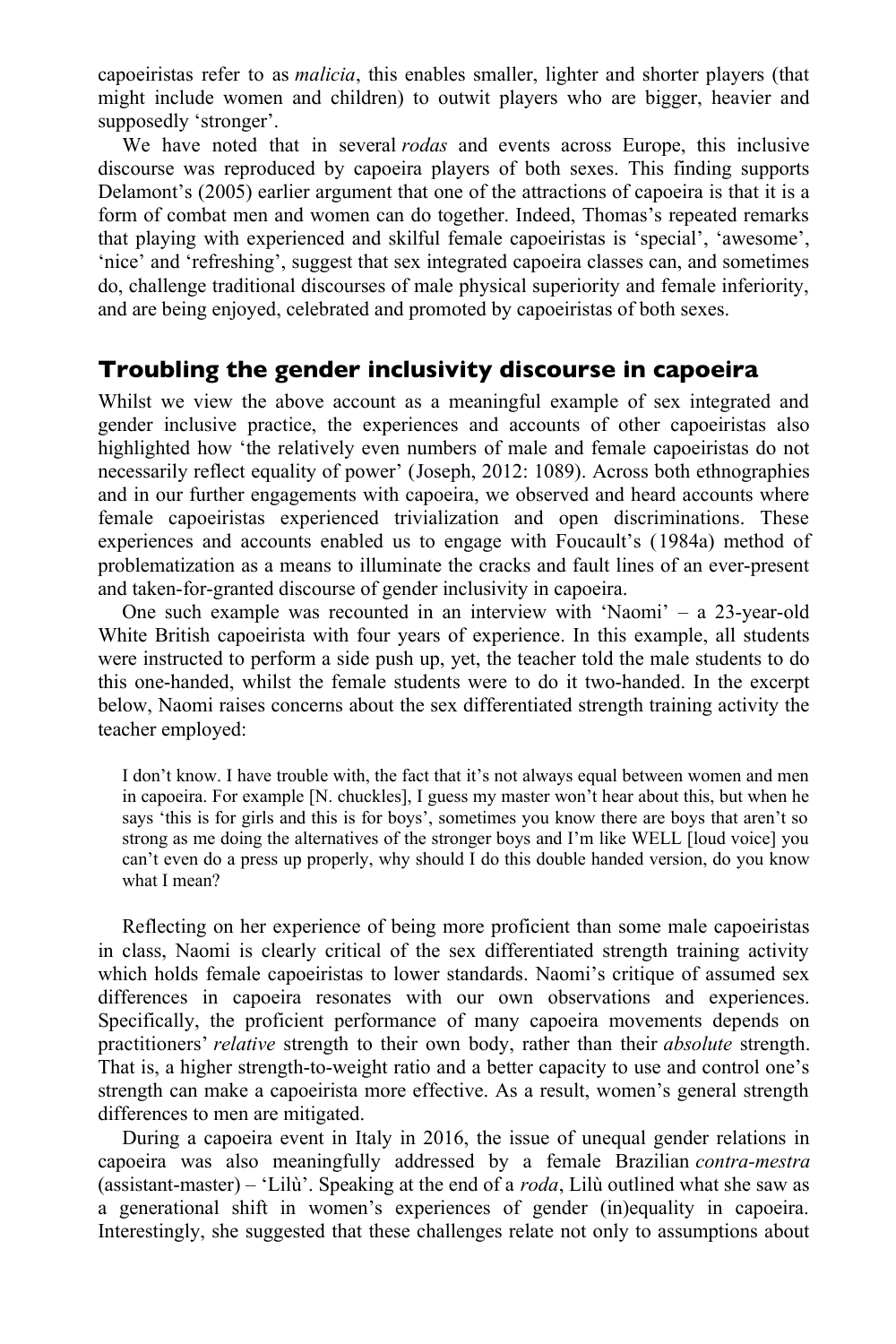women's perceived physical (in)abilities, but also exist at symbolic and organizational levels, for example, through the performance of music and the leading of activities in capoeira *rodas:*

I belong to what I would say are a second generation of capoeira women who started training in the 90s in Brazil. The first generation really fought and struggled hard to make their place in the *roda* if you know what I mean, just to be able to play, to be seen as a legitimate player as anyone else. Us, the second generation really fought hard not just to play, but to have a legitimate place in the *bateria* [orchestra], playing the *berimbau* [one-stringed lead instrument], leading the *roda* by singing... Male capoeiristas would not let us for so many reasons... so we fought to do it, and now in Brazil people started to accept it. Now there is a third generation of female capoeiristas, and this is possibly the first generation with a lot of non-Brazilian women... (*Contra-Mestra* 'Lilù', field notes, June 2016)

From our observations in capoeira classes and events, public talks by experienced female capoeiristas, raising concerns about the historical and contemporary struggles of female capoeiristas were rare. Indeed, Lilù's comments were a direct response to an observation from a female student who remarked how pleased she was to see a female *mestra*. From our experience, Lilù's speech represents an exception, in a context where primarily male *mestres*, *contra mestres* and capoeira teachers represent, re-tell and normalize the history, experience and meanings of capoeira from their own gendered perspectives. To further illuminate how gender inclusivity in capoeira is at once enabled, constrained and negotiated, it is to these storytelling practices that we now turn.

# **Re-telling the (male) history of capoeira**

A [Hook \(2001\)](#page-17-17) reminds us, Foucault's conceptualization of discourse requires historical contextualization. The modern re-telling of the history of capoeira has been undertaken, in part, by a handful of researchers who have drawn upon the limited range of archival texts available (Assuncao, 2005; [Capoeira, 2002;](#page-16-0) [Taylor, 2007\)](#page-18-5). Alongside these published texts, and potentially playing a more powerful role, the history of capoeira is frequently re-told to students through the storytelling practices of *mestres*, *contra mestres* and capoeira teachers. As noted previously, in these contexts, the oral representation of the actions of famous capoeiristas (whether slaves, criminals, freedom fighters or masters) are both described and performed from the standpoints of male actors.[7](#page-16-11)

Both authors have frequently witnessed the practice and performance of experienced male *mestres* orally sharing the history of capoeira. We will now share our joint recollection of a recent account in 2014 in which we were both present:

Sunday afternoon at the University of Barlington. At the end of the *roda* about twenty capoeiristas sit in a circle around a calm, authoritative figure. The person everyone's looking at is *Mestre* 'Sabio'. The master is sitting on a chair in a central position on the perimeter of the *roda*. Around him are other capoeira teachers. The rest of the capoeiristas are sitting on the floor. *Mestre* Sabio is about 60 years old. He is an internationally renowned and highly respected master. Even the other Brazilian *contra mestres,* with twenty or more years of experience, look at him with a mix of deference and anticipation.

*Mestre* Sabio talks about the tough environment in which he started practicing and becoming a leading capoeira figure in the late 1960s, during the Brazilian military dictatorship. He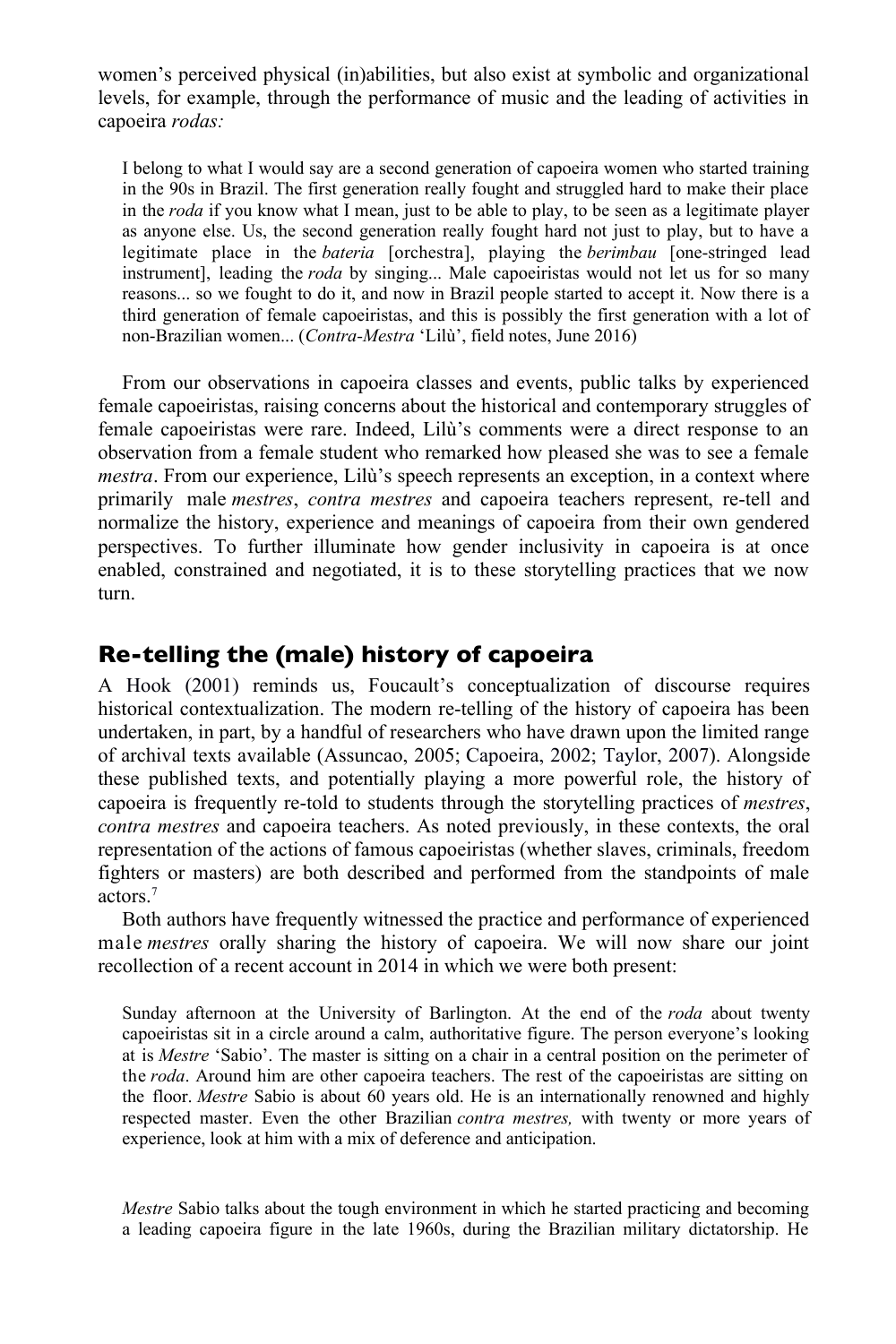recollects that unauthorised public gatherings, including street *rodas*, were forbidden and punishable with prison, and that *vadios* and *valentoes* (hustlers and thugs) would often enter capoeira street *rodas* with a knife in hand, ready for trouble. Indeed, on one such occasion, he was directly attacked and stabbed in a *roda*, yet managed to avoid deadly injuries by using his capoeira skills.

Responding to a subsequent question, *Mestre* Sabio re-tells another incident when he was arrested for 'forbidden crowding' during a *roda*, and put in jail for several weeks. He was young and not associated with any criminal network, yet thanks to his capoeira ability and street credibility, he proudly recalled not needing protection from older jail pimps, stating he 'didn't need to wear panties and a mini-skirt' to make it through his incarceration.

The image of *Mestre* Sabio seated centrally, with every capoeirista sitting round in attendance, clearly illustrates how masters are practically and culturally positioned as authority figures and the revered source of knowledge about capoeira's past and present. Indeed, capoeira is a practice that demonstrates a continuing loyalty to history and tradition [\(MacLennan, 2011\)](#page-17-5), and the storytelling of experienced masters is a key practice in promoting these values and meanings to students.

As with all texts, capoeira stories, such as the above, are open to multiple interpretations. On the one hand, they can be considered as meaningful counternarratives [\(MacLennan, 2011;](#page-17-5) [Tamboukou, 2013\)](#page-18-5) depicting the historical struggles of subordinate, weak or muted social actors (i.e. slaves and their descendants, slum dwellers and the working classes), who used *malicia* and *malandragem* (wit and cunning) to negotiate or displace, if only temporarily, unequal, violent and exploitative social conditions (i.e. slavery, extreme poverty, social inequality, dictatorship and imprisonment). Notably though, as mentioned above, both the storytellers and main historical characters<sup>[8](#page-16-13)</sup> of these counter-narratives are invariably male, heterosexual figures. In addition, the morals of the stories typically draw on 'orthodox' qualities of masculinity such as rebellion, competitiveness, risk-taking, violence, engagement in public space and heteronormativity. Indeed, in the story above, *Mestre* Sabio constructs a narrative of capoeira's violent and dangerous past in Brazil. Embedded within this are recollections of his proficient use of capoeira skills to dodge deadly injury and jailhouse sexual abuse. The *mestre*'*s* assertion he 'didn't need to wear panties and a mini-skirt' to make it through his incarceration can also be interpreted as 'transphobic', and suggests an implicit hierarchy of gender and sexual norms and values passes through his capoeira narrative. Similar to other liberation movements that contained reactionary elements<sup>[9](#page-16-12)</sup> [\(King, 1988\)](#page-17-25), we therefore have a complex and politically ambivalent context of gender contradictions within capoeira. That is, discourses of gender inclusivity are being promoted and overwritten on a history of sex-differentiated and sometimes sexist and hetero-normative discourse and practice, which continues to be re-produced, in part, through the re-telling of 'orthodox' masculine historical narratives.

Acknowledging that differently situated capoeiristas will take up and draw meaning from these stories in different ways, we now offer our own personal responses and reflections on *Mestre* Sabio's story as a way to illustrate some of the challenges involved in negotiating the contradictory gender discourses and practices in capoeira. As practising male capoeiristas, we were both initially enthralled by the emotive, engaging and action-orientated narrative and performance of *Mestre* Sabio's story. However, through the process of taking field notes and engaging in subsequent discussion after the event, we recognized that, in many ways, our masculine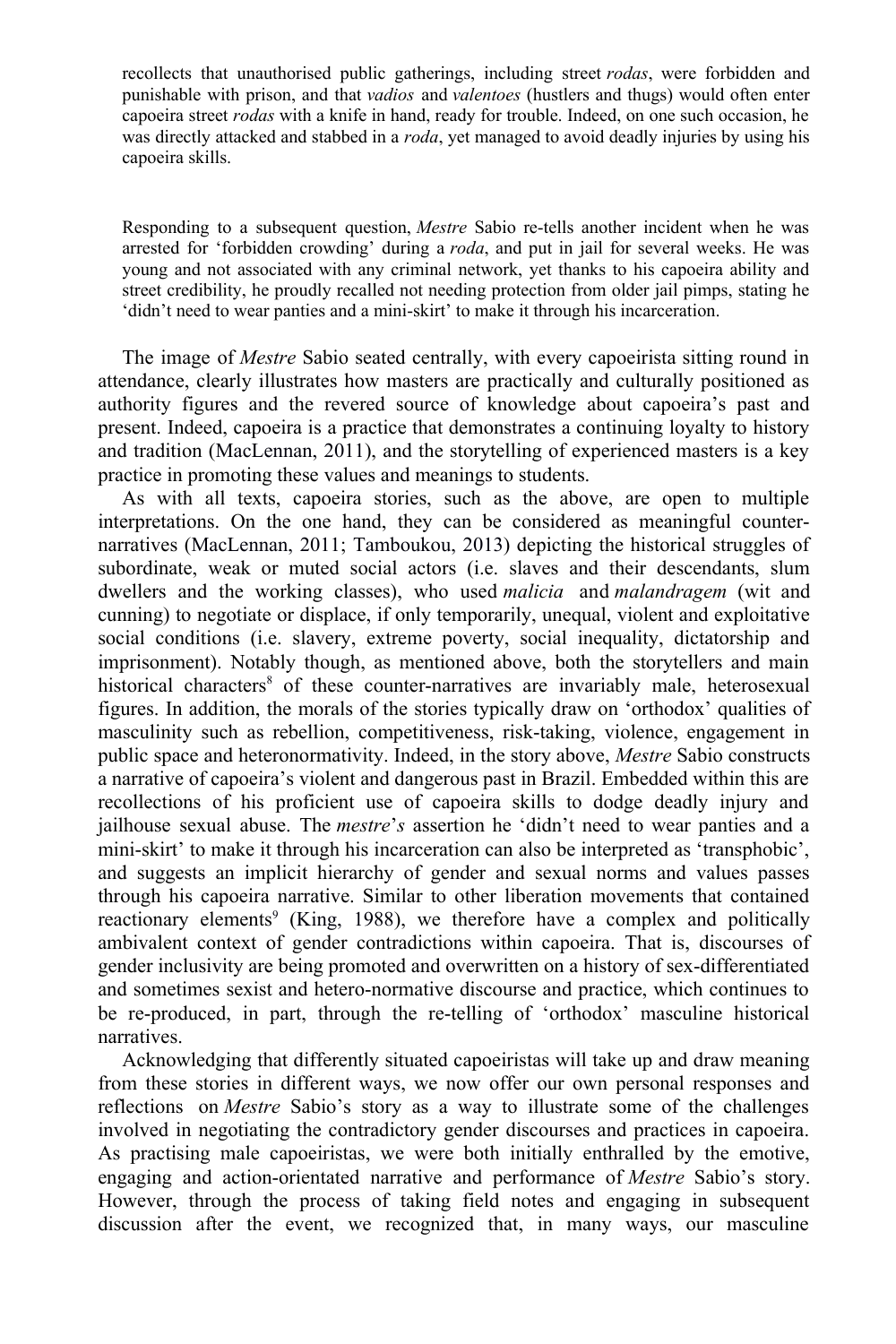subjectivities did not connect with the experiences or values the story evoked. Indeed, we have not suffered poverty or forcible government oppression. As white, middleclass, European men in our thirties, we grew up in Western societies where cultural norms against violence, prejudice and the establishment of gender and sexual equality were increasingly taken for granted. However, somewhat like Naomi, we too felt apprehensive about publicly challenging and critiquing *mestres* and teachers during capoeira events.

As [Delamont \(2006\)](#page-17-10) notes, teacher authority in capoeira is typically less rigid and visible than many traditional Asian martial arts, yet capoeira masters are still in a position of considerable power. For [Delamont \(2006:](#page-17-10) 165), this power and authority is 'performed, emblazoned [and] embodied' through masters' bodily superiority, their skills in the game, and their performance of authentic Brazilianness, and, as we documented above, through masters' stories of cunning, hardship and survival. In such a community, where authority and respect is earned by capoeiristas' expertise, authenticity and longevity, the value and practice of equality and resistance becomes somewhat limited and constrained when students' and junior teachers' critical perspectives are restrained or deferred to the voices of revered masters. Here then, we have an example of power, knowledge and discourse at work, with those identified as revered sources of knowledge shaping the conditions within which 'being a capoeira' is imagined and constructed.

# **Singing and negotiating gender in the** *roda*

Music and singing are also fundamental elements of capoeira and provide another important site through which traditional gender roles and discourses are at once reproduced and negotiated. In the capoeira *roda*, one member of the *bateria* will lead a song and the remaining capoeiristas will sing in response. Alongside the sonorous, emotive and communal qualities associated with the practice of singing, the capoeira songs also act as a 'textbook' [\(Barbosa, 2008\)](#page-16-14). In other words, they allow the singer to convey messages about capoeira's history, philosophy, etiquette and, most importantly for this paper, they reveal important information about gender roles and relations. A theme that emerges in the lyrics of numerous capoeira songs is the celebration of the masculine power and charm of Brazilian men and capoeira *mestres*. This celebration often takes the form of 'tales of virility and sexual conquest' and the promotion of capoeiristas as womanisers [\(Lewis, 2000:](#page-17-1) 546). These tales are frequently embodied and enacted by the archetypal figure of the *Malandro*, a sly, street-smart guy who uses his intelligence, seduction and charm to negotiate favourable dealings with others, including women:

*Leva morena me leva,*

*me leva pro seu bangalo,*

*oi me leva morena,*

*me leva que sóu capoeira já disse que sóu*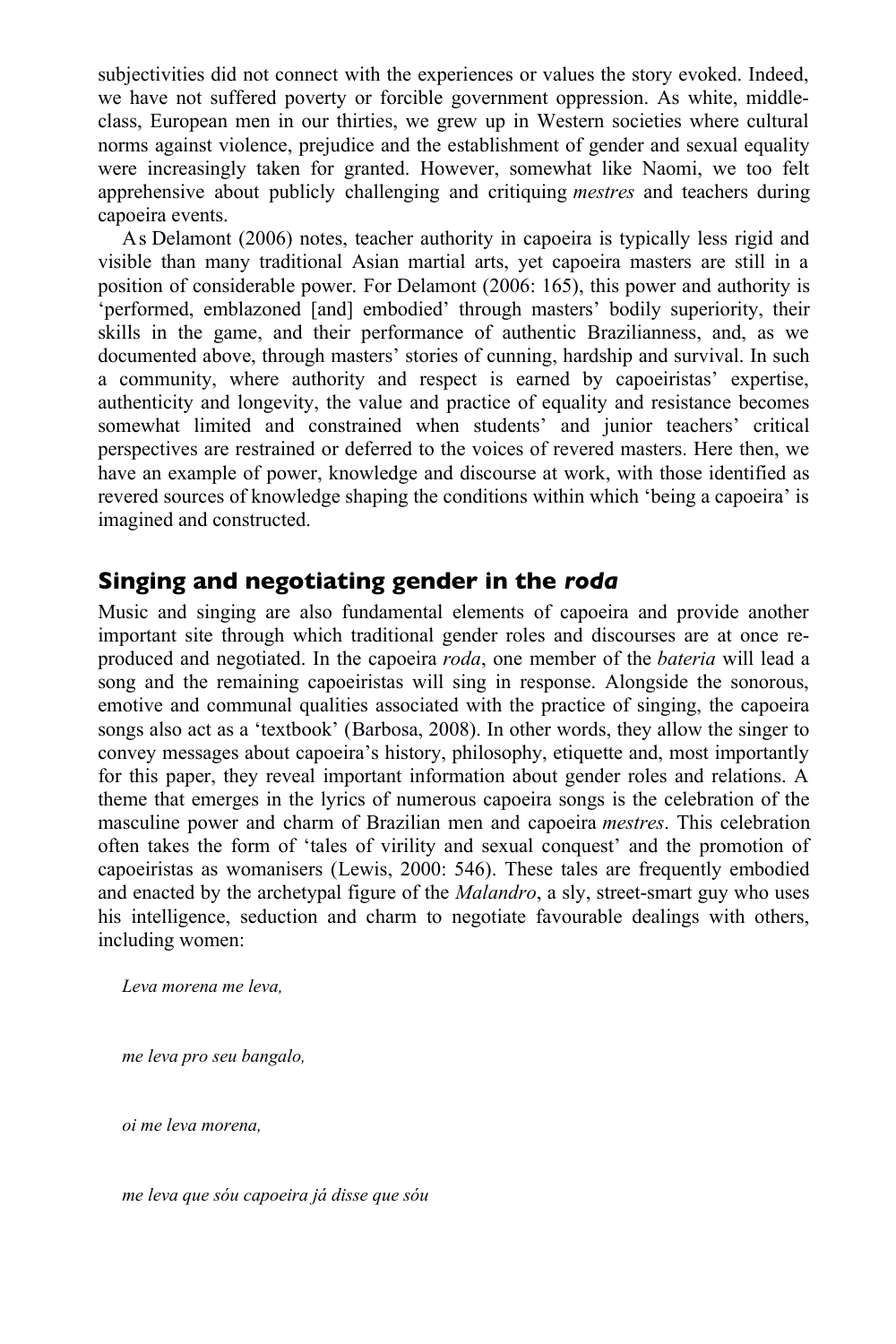(Take me brunette [also meaning black/brown skinned woman],

take me to your bungalow,

so take me brunette,

take me, I am capoeira, I told you I am)

*No dia que eu morrer,*

*pra evitar de ter pancada,*

*nao quero no meu velorio choro de mulher casada, camarà*

(The day I die,

to avoid beatings,

I don't want married women crying at the vigil, comrade)

As observed by [Barbosa \(2008\),](#page-16-14) there is an absence of women's perspectives in capoeira songs. When women are mentioned they are often represented in disparaging ways, positioned in the role of the lover of a great capoeirista, or as nagging or sneaky wives. These songs can accompany the games of female capoeiristas, and although sung with irony, engaging melodies and contagious smiles on capoeiristas' faces, they still represent the perspective of male actors, through which the female (capoeirista) is positioned as a casual sexual trophy or possession.

Acknowledging that the tactical function and effect of discourses is neither uniform nor stable [\(Foucault, 1978\)](#page-17-12), the meaning, effect and reception of these songs vary depending upon the audience. On the one hand, many capoeiristas who have yet to learn the rudiments of Brazilian Portuguese sing along to these songs yet have little understanding of the content of the lyrics, let alone the multiple possible subtexts the lyrics engender. On the other hand, in numerous *rodas* and events we observed, where many capoeiristas were able to speak and/or understand Brazilian Portuguese, the performance of songs representing hetero-normative (and sometimes explicitly chauvinist) perspectives were not publicly identified or challenged as sites for the preservation of sexism and male domination. Rather, the performance of these songs often worked to legitimate the singer and leader of the *roda* through their deployment and preservation of traditional 'voices':

*è samba no mulher (o mulher),*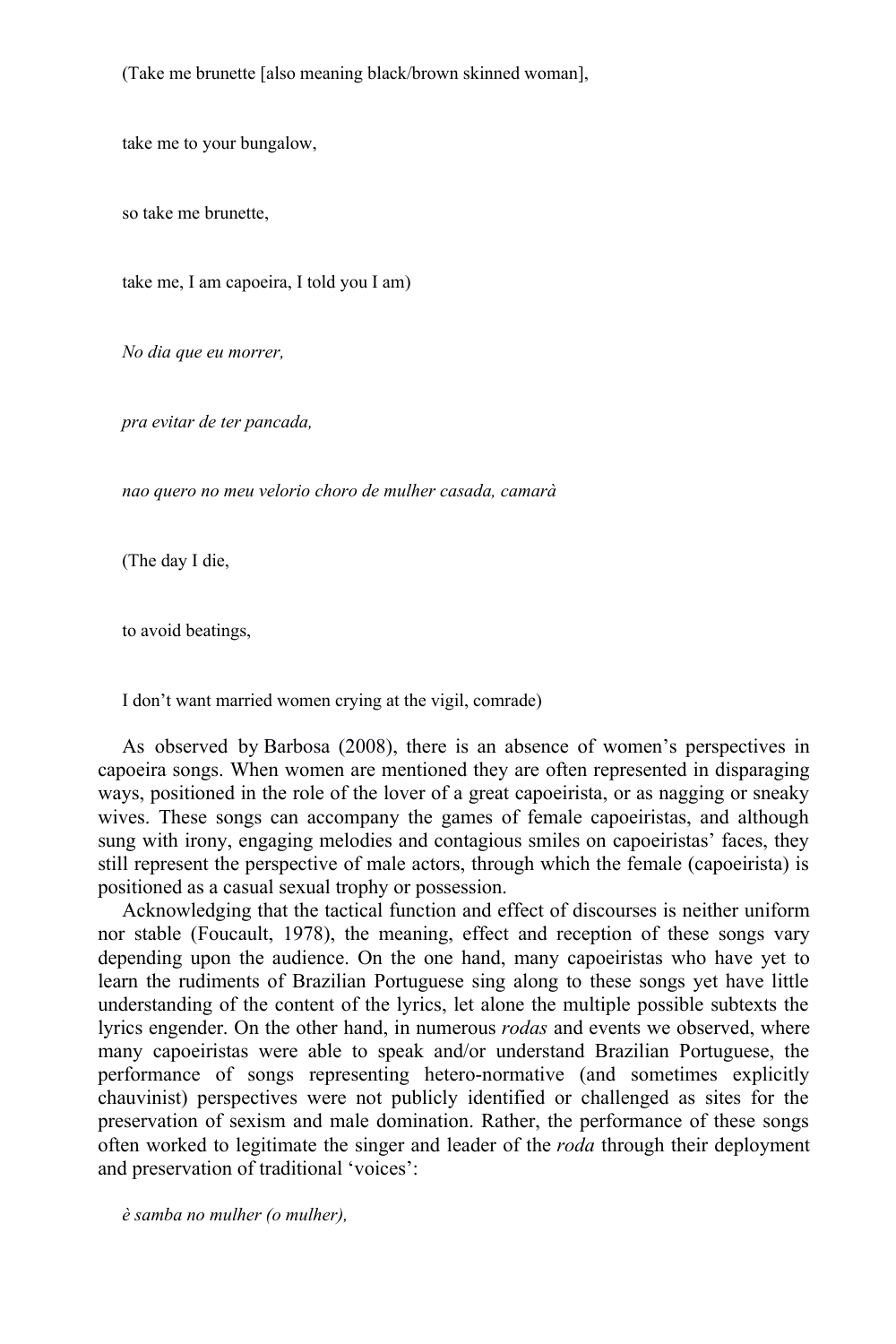*mulher bicho danado (o mulher),*

*danada para falar (o mulher),*

*assim como Deus nao mente (o mulher),*

*mulher nao fala a verdade (o mulher)*

It's the woman's samba (oh woman)

woman, damned animal (oh woman)

damned to talk (oh woman)

as much as God does not lie (oh woman)

woman does not tell the truth (oh woman)

The lack of openly critical responses from both male and female capoeiristas (including ourselves) on the performance of these songs was even more profound and paradoxical when we regularly observed an array of female practitioners asserting their skills and abilities in everyday in-class practice, and negotiating central roles as organizers and teachers within capoeira communities. This element was again addressed by *contra-mestra* Lilù in her public talk referred to earlier in the article:

Here in Europe, playing or singing in a *roda* for a woman capoeirista is not uncommon, and you start to have also women's *rodas*, women's events, but I wonder, and that's why I talk about it if I am given chance, if students know how female capoeiristas in Brazil had to fight for being able to do it. Because we fought for it the hard way, including facing public humiliations sometimes and rebutting it, you know, defending our space and personally I feel like this space in the *roda* has still to be secured to be more comfortable for other women to live. (Field notes, June 2016)

Lilù's speech once again illustrates the ambivalent context of gender inclusivity in capoeira in Europe. On the one hand, she represents capoeira in Europe as a space where women are able to take central roles in the *bateria* and are able to organize and promote independent women-only *rodas* and events.<sup>[10](#page-16-15)</sup> That said, Lilù also raises concerns about the gendered histories that have been silenced or yet to be shared due to the discipline's uncritical approach to gender power relations, wherein historical gender struggles and emancipation *within* the discipline are rarely acknowledged. Here then, we have an example of how the effects of (dominant) discourses can be negotiated and resisted by previously silenced or marginalized voices (in this case, women who are recognized leaders in the discipline), who in turn promote marginalized discourses that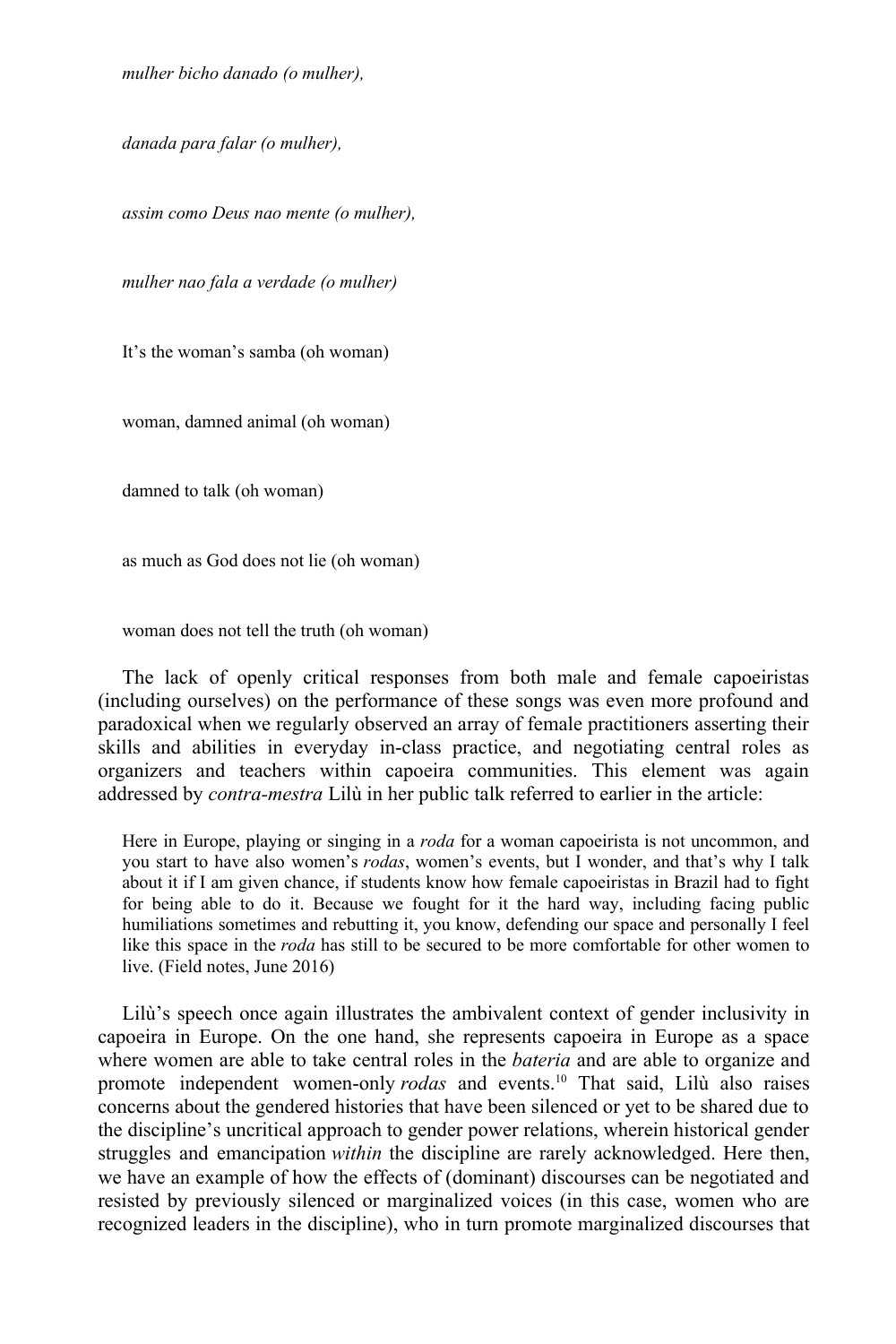work to re-define what capoeira is, means and does for diverse populations.

Building on *contra-mestra* Lilù's comments, we are also concerned by the lack of knowledge and discussion about the struggles female capoeiristas endured in order to legitimate their role as players, singers and leaders in Brazil. This situation might in turn undermine the possibilities for female and non-heterosexual capoeiristas in Europe (and the rest of the world) to secure space, voice and leadership in the capoeira *roda*, beyond that granted by existing ambivalent discourses of gender inclusivity. Furthermore, we contend that *all* capoeiristas might benefit from being able to listen to, read, draw on and identify with stories depicting the negotiations, struggles and perspectives of female and non-hetero-normative actors within the discipline. We discuss the implications of these perspectives in the following discussion and concluding sections.

# **Discussion**

The data presented in this paper enabled us to problematize taken-for-granted discourses of gender inclusivity and equality in capoeira, by illuminating some unspoken tensions between the discipline's fidelity to a (male-dominated and hetero-normative) history and tradition and the highly valued, but somehow contradictory, contemporary political ideology of social justice and gender equality. Foucauldian understandings of discourse and power were particularly useful in making sense of this contradictory context. As such, our analysis of capoeira oral narratives, song texts, student accounts and daily practice showed the unequal and, to some extent, unintentional *effects* of coexisting discourses in capoeira, simultaneously valuing hetero-normative traditions *and* the 'expression of union against oppression' [\(UNESCO, 2014:](#page-18-4) 6). We contend that these discourses, whilst envisioning capoeira as a site of 'respectful and harmonious coexistence between different ethnic groups, ages and genders' [\(UNESCO, 2014:](#page-18-4) 5), offer a filtered and uncritical set of values, meanings and priorities, wherein hetero-normative male norms, narratives and roles are taken for granted.

<span id="page-14-0"></span>Applying Foucauldian understandings of discourse, and how it is constituted through power and knowledge, enabled us to illuminate how these gendered norms, narratives and roles are associated with and reproduced through the authority attributed to traditional, male and hetero-normative capoeira figures that have the power 'to construct the sport as they discuss, display and teach it' ([Joseph, 2008b:](#page-14-0) 504). A Foucauldian perspective also reminded us that discourses are the product of negotiations around power and knowledge, and thus amenable to ongoing change and transformation. Whilst specifically focusing on the 'multiplicity of points of resistance' [\(Foucault, 1978:](#page-17-12) 95) to claims of gender inclusivity in capoeira in Europe was beyond the scope of this paper, it is important to acknowledge, as previously noted in the text, that some female capoeiristas and masters<sup>[11](#page-16-16)</sup> have posed critical questions and shared alternative histories and perspectives on capoeira. These voices and histories have sought to recover historical knowledge and produce new contemporary understandings about the struggles and achievements of female capoeiristas. Placed alongside existing male-centred histories, these discourses have the potential to contest and destabilize dominant narratives or, at the very least, offer challenging alternatives and additions.

That said, these alternative voices and histories are somewhat undermined by a discourse that celebrates and generalizes capoeira's 'inherent' (gender) inclusivity. In many capoeira groups in Europe, it seems this taken-for-granted discourse leaves little space for non-masculine and non-heterosexual voices. Nevertheless, by illuminating the operations of gendered discourse in the discipline, we can contribute to the process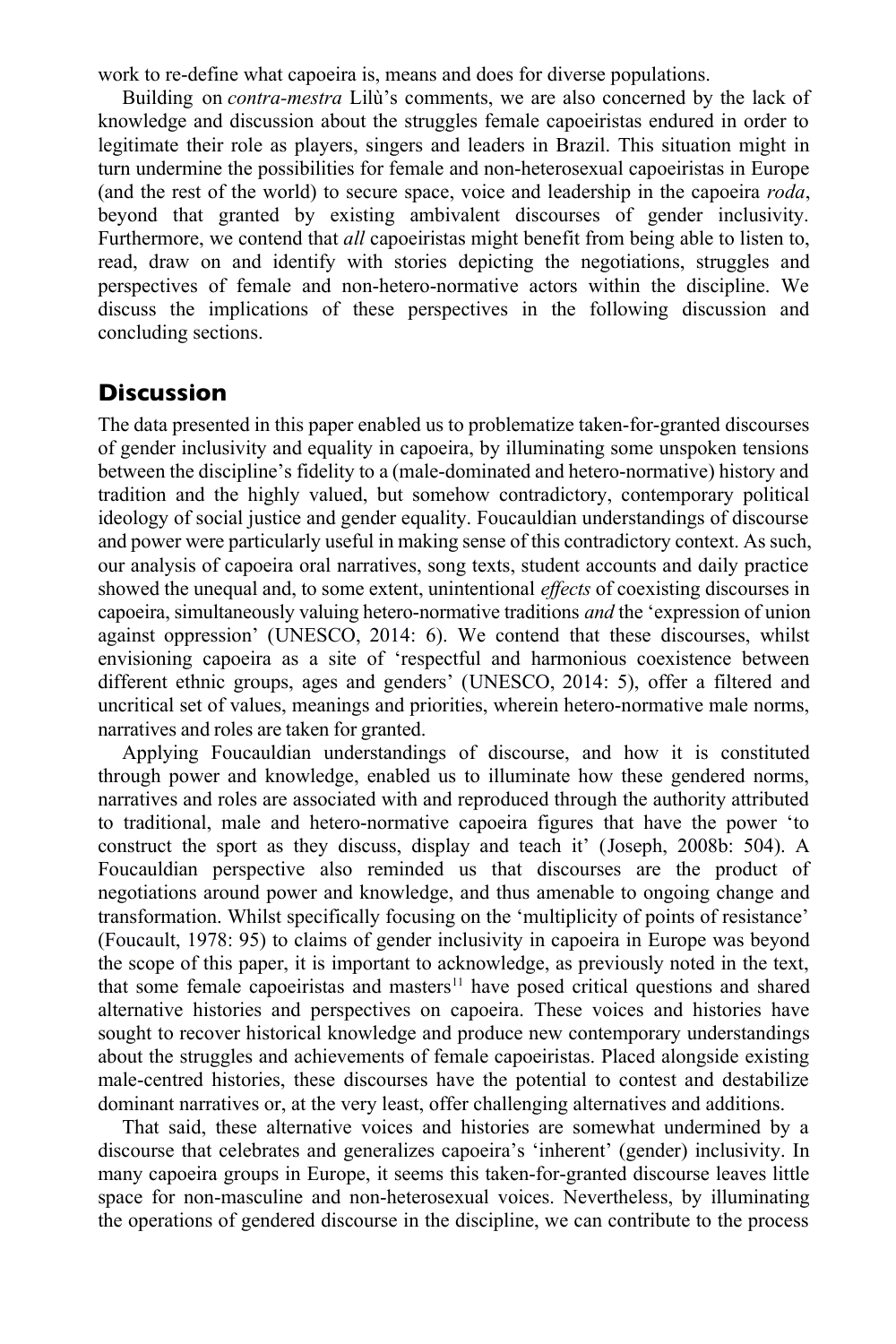of making the unspoken speakable and the nameless visible (see [Foucault, 1978;](#page-17-12) [Rich,](#page-18-10) [1983\)](#page-18-10). In this light, we have highlighted ongoing gender imbalances in capoeira, and acknowledged how, although dominant, male and hetero-normative perspectives represent only *partial* perspectives through which to view and construct capoeira.

By considering how the central position of female participants in capoeira groups in Europe is not simply the consequence of capoeira's inherent inclusivity, but rather related to and inspired by the historical and ongoing negotiations of female capoeiristas, we can 'put into discourse' [\(Woodward, 2014:](#page-18-9) 242, citing Foucault, 1981) more diverse gendered and sexual perspectives in the discipline's practice, pedagogies and histories. The acknowledgment and recognition of these perspectives can thus 'make it possible to think about and give expression to something as possible which hitherto had been inconceivable' [\(Woodward, 2014:](#page-18-9) 243). Moreover, these perspectives are even more crucial to address now as researchers are documenting the relevance and ongoing (re)definition of the discipline in diasporic and transnational contexts (see [Delamont et al., 2017;](#page-17-9) [Joseph, 2012;](#page-17-24) De Martini Ugolotti, 2015).

# **Conclusions**

In this article, we have sought to join with the already present, though still only occasionally heard, voices that present different gendered perspectives on capoeira's possibilities and contradictions in promoting egalitarian gender relationships. Harnessing a Foucauldian perspective, we have advanced critical discussions by problematizing the very concepts of 'gender equality' and 'gender inclusivity' in capoeira. Moreover, we contend the empirical and theoretical contributions offered in this article will be of interest to an audience beyond the confines of capoeira practitioners and scholars. As such, Foucault's [\(1984b\)](#page-17-14) method of problematization, and our subsequent analysis of the workings of power and discourse in shaping gender relations in capoeira, can offer meaningful insights into the contradictions and ambiguities other (in)formal sports and leisure activities may face when addressing claims of gender (in)equality.

As such, we contend that the insights advanced in this paper can contribute to wider discussions about gender power relations in sex-integrated sports, martial arts [\(Channon et al., 2016\)](#page-16-17) and popular forms of physical culture and lifestyle sports [\(Wheaton, 2004\)](#page-18-8). Our contribution will be particularly useful, as these practices represent relevant and increasingly popular sites where gender and physical cultures are produced, consumed and played out. Finally, acknowledging that the game of capoeira works as a 'form of negotiation rather than a domination or negation' [\(Fuggle, 2008:](#page-17-2) 205), we call for further perspectives with which to dialogue and discuss the changes of a cultural phenomenon that has gained transnational relevance, and thus further unpack, and act on, issues of gender and power inside and outside the capoeira *roda*.

### **Declaration of conficting interests**

We confirm that all authors have agreed to the submission and that the article is not currently being considered for publication by any other journal.

### **Funding**

The author(s) received no financial support for the research, authorship, and/or publication of this article.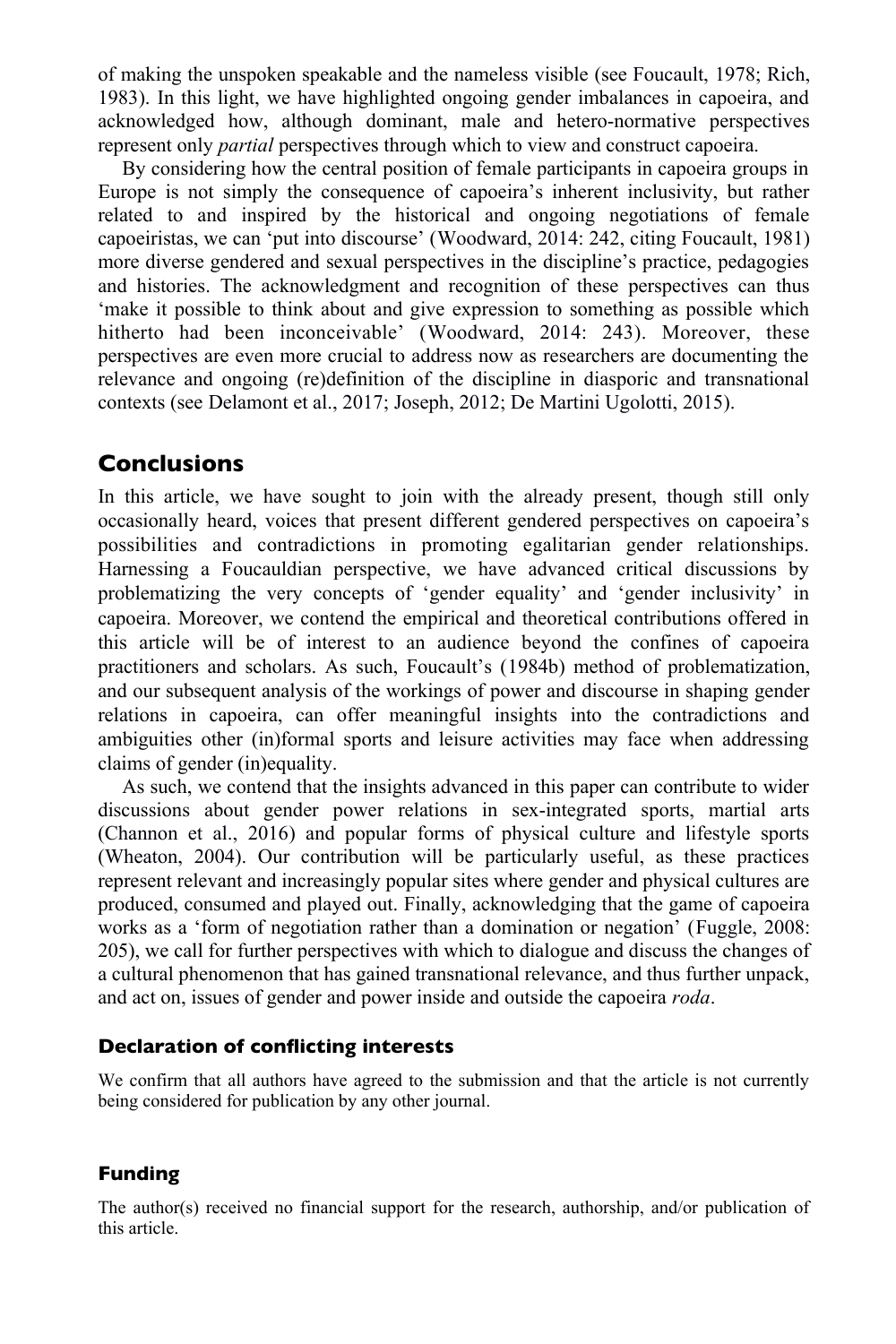### **Notes**

- <span id="page-16-4"></span>1. [Lewis \(2000:](#page-17-1) 543), among others, notes that women in Brazil are also 'increasingly active as participants, especially in the large southern cities', yet more research is needed to explore this phenomenon.
- <span id="page-16-3"></span>2. The first author has seven years of experience playing capoeira and the second author is a capoeira instructor with 17 years of experience.
- <span id="page-16-2"></span>3. *Mestre* Pastinha and *Mestre* Bimba are unanimously recognized amongst practitioners as the founding figures of modern capoeira.
- <span id="page-16-6"></span>4. We acknowledge that there is no single, delineated definition for 'gender inclusivity' or 'gender equality', but a range of diverse, contested, overlapping and contingent ideas [\(Elliott, 2016;](#page-17-26) [Verloo and Lombardo, 2007\)](#page-18-11). We therefore refer to 'gender inclusivity' and 'gender equality' in this paper, aware of the potential ambivalences and contestations these terms convey.
- <span id="page-16-10"></span>5. We view dominant discourses as prevalent, accepted and/or taken-for-granted ways of speaking about or making sense of an issue or object within a given community or society. And we view marginalized discourses as less prevalent and alternative ways of speaking about or making sense of an issue or object, which may be perceived as extreme, dangerous or subversive. These should not be viewed as binary concepts, but rather in a plural sense, wherein subjects engage with numerous and contradictory discourses, rather than a single dominating discourse.
- <span id="page-16-9"></span>6. We view discursive practice as a diverse series of actions through which subjects actively engage with and (re)produce discourse.
- <span id="page-16-11"></span>7. Semi-legendary figures such as Dandara, Maria *Doze Homens* (Mary 'twelve men', the number of contestants she defeated in one bout) or Rosa Palmeirao are relevant feminine characters associated with capoeira, but are nevertheless eclipsed in widespread narratives by figures such as Zumbì, Besouro Mangangà or Nascimento Grande.
- <span id="page-16-13"></span>8. Such historical characters include: Zumbì, Nascimento Grande, Besouro Mangangà, *Mestre* Bimba and *Mestre* Pastinha.
- <span id="page-16-12"></span>9. For example, during the Black Nationalist movements of the 1960s and 1970s in the US, [King \(1988:](#page-17-25) 55) notes that 'men quite effectively used the matriarchy issue to manipulate and coerce black women into maintaining exclusive commitments to racial interests and redefining and narrowing black women's roles and images in ways to fit a more traditional Western view of women'.
- <span id="page-16-15"></span>10.'Women only' *rodas* and events are sites which have received little or no academic attention and which we have yet to gain extensive data on.
- <span id="page-16-16"></span>11.We think of the work on gender and capoeira engaged by *Mestra* Janja in Brazil.

### **References**

- <span id="page-16-1"></span>Almeida B (1986) *Capoeira: A Brazilian Art Form: History, Philosophy, and Practice*. North Atlantic Books.
- <span id="page-16-5"></span>Almeida M, Joseph J, Palma A, et al. (2013) Marketing strategies within an African-Brazilian martial art. *Sport in Society: Cultures, Commerce, Media, Politics* 16(10): 1346–1359.
- Assunção MR (2004) *Capoeira: The History of an Afro-Brazilian Martial Art*. Berkeley, CA: Routledge.
- <span id="page-16-14"></span>Barbosa MJ (2008) Representation of women in capoeira songs (translated into English by Shayna McHugh), March. Available at: http://www.plcs.umassd.edu/plcs12texts/ barbosajun162006.doc
- <span id="page-16-8"></span>Berggren K (2014) Sticky masculinity: Post-structuralism, phenomenology and subjectivity in critical studies on men. *Men and Masculinities* 17(3): 231–252.

<span id="page-16-0"></span>Capoeira N (2002) *Capoeira: Roots of the Dance-Fight-Game*. Berkeley, CA: North Atlantic Books.

- <span id="page-16-7"></span>Channon A (2014) Towards the 'undoing' of gender in mixed-sex martial arts and combat sports. *Societies* 4(4): 587–605.
- <span id="page-16-17"></span>Channon A, Dashper K, Fletcher T, et al. (2016) The promises and pitfalls of sex integration in sport and physical culture. *Sport in Society: Cultures, Commerce, Media, Politics* 19(8–9): 1111–1124.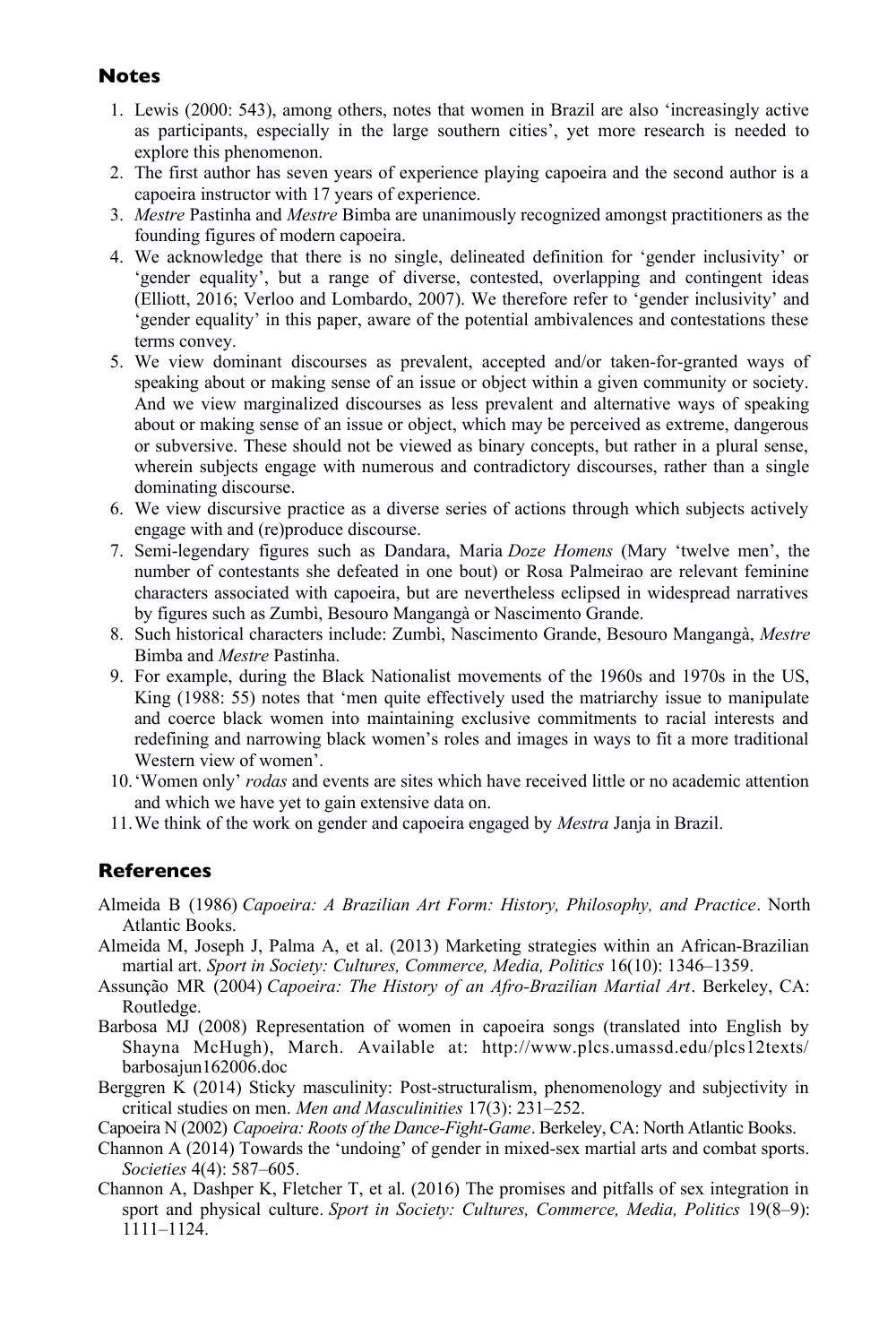- <span id="page-17-21"></span>Christensen A and Jensen SQ (2014) Combining hegemonic masculinity and intersectionality. *NORMA: International Journal for Masculinity Studies* 9(1): 60–75.
- <span id="page-17-13"></span>Crocket H (2012) 'This is men's ultimate': (Re) creating multiple masculinities in elite open Ultimate Frisbee. *International Review for the Sociology of Sport* 48(3): 318–333.
- <span id="page-17-20"></span>Deacon R (2000) Theory as practice: Foucault's concept of problematization. *Telos* 2000(118): 127–142.
- <span id="page-17-0"></span>Delamont S (2005) No place for women among them? Reflections on the axé of fieldwork. *Sport, Education and Society* 10(3): 305–320.
- <span id="page-17-10"></span>Delamont S (2006) The smell of sweat and rum: Teacher authority in capoeira classes. *Ethnography and Education* 1(2): 161–175.
- <span id="page-17-9"></span>Delamont S, Stephens N and Campos C (2017) *Embodying Brazil: An Ethnography of Diasporic Capoeira*. London: Routledge.
- De Martini Ugolotti, N., 2015, Climbing walls, making bridges: children of immigrants' identity negotiations through capoeira and Parkour in Turin. Leisure Studies, 34 (1): 19–33.
- De Martini Ugolotti, N. and Moyer, E., 2016, "If I climb a wall of ten meters": Capoeira, Parkour and the politics of public space among (post)migrant youth in Turin, Italy. Patterns of Prejudice, 50 (2): 188–206.
- <span id="page-17-8"></span>Downey G (2005) *Learning Capoeira: Lessons in Cunning from an Afro-Brazilian Art*. Oxford: Oxford University Press.
- <span id="page-17-22"></span>Downey G, Dalidowicz M and Mason PH (2015) Apprenticeship as method: Embodied learning in ethnographic practice. *Qualitative Research* 15(2): 183–200.
- <span id="page-17-26"></span>Elliott K (2016) Caring masculinities: Theorizing an emerging concept. *Men and Masculinities* 19(3): 240–259.
- <span id="page-17-3"></span>Essien A (2008) *Capoeira Beyond Brazil: From a Slave Tradition to an International Way of Life*. Berkeley, CA: Blue Snake Books.
- <span id="page-17-18"></span>Foucault M (1972) *The Archaeology of Knowledge*. London: Tavistock.
- <span id="page-17-12"></span>Foucault M (1978) *The History of Sexuality, Volume 1: An Introduction*. New York: Random House.
- <span id="page-17-16"></span>Foucault M (1980) The eye of power. In: Gordon C (ed.) *Power/Knowledge: Selected Interviews and Other Writings 1972-1977 by Michel Foucault*. Sussex: Harvester Press, pp. 146–165.
- <span id="page-17-19"></span>Foucault M (1984a) Polemics, politics, and problematizations. In: Rabinow P (ed.) *The Foucault Reader: An Introduction to Foucault's Thought*. London: Penguin Books, pp. 381–390.
- <span id="page-17-14"></span>Foucault M (1984b) Truth and power. In: Rabinow P (ed.) *The Foucault Reader: An Introduction to Foucault's Thought*. London: Penguin Books, pp. 51–75.
- <span id="page-17-2"></span>Fuggle S (2008) Discourses of subversion: The ethics and aesthetics of capoeira and parkour. *Dance Research* 26(2): 204–222.
- <span id="page-17-6"></span>Garlick S (2002) The beauty of friendship: Foucault, masculinity and the work of art. *Philosophy Social Criticism* 28: 558–577.
- <span id="page-17-17"></span>Hook D (2001) Discourse, knowledge, materiality, history: Foucault and discourse analysis. *Theory & Psychology* 11: 521–547.
- <span id="page-17-7"></span>Joseph J (2008a) 'Going to Brazil': Transnational and corporeal movements of a Canadian-Brazilian martial arts community. *Global Networks* 8(2): 194–213.
- <span id="page-17-24"></span>Joseph J (2008b) The logical paradox of the cultural commodity: Selling an 'authentic' Afro-Brazilian martial art in Canada. *Sociology of Sport Journal* 25(4): 498–515.
- Joseph J (2012) The practice of capoeira: Diasporic black culture in Canada. *Ethnic and Racial Studies* 35(6): 1078–1095.
- <span id="page-17-25"></span>King DK (1988) Multiple jeopardy, multiple consciousness: The context of a Black feminist ideology. *Signs: Journal of Women in Culture and Society* 14(1): 42–72.
- <span id="page-17-23"></span>Lewis JL (1992) *Ring of Liberation: Deceptive Discourse in Brazilian Capoeira*. London: University of Chicago Press.
- <span id="page-17-1"></span>Lewis JL (2000) Sex and violence in Brazil: Carnival, capoeira, and the problem of everyday life. *American Ethnologist* 26(3): 539–557.
- <span id="page-17-5"></span>MacLennan J (2011) 'To build a beautiful dialogue': Capoeira as contradiction. *Journal of International and Intercultural Communication* 4(2): 146–162.
- <span id="page-17-4"></span>Merrell F (2007) *Capoeira and Candomblé: Conformity and Resistance through Afro-Brazilian Experience*. Princeton, NJ: Markus Wiener.
- <span id="page-17-15"></span>Pringle R (2005) Masculinities, sport and power: A critical comparison of Gramscian and Foucauldian inspired theoretical tools. *Journal of Sport & Social Issues* 29: 256–274.
- <span id="page-17-11"></span>Pringle R and Hickey C (2010) Negotiating masculinities via the moral problematization of